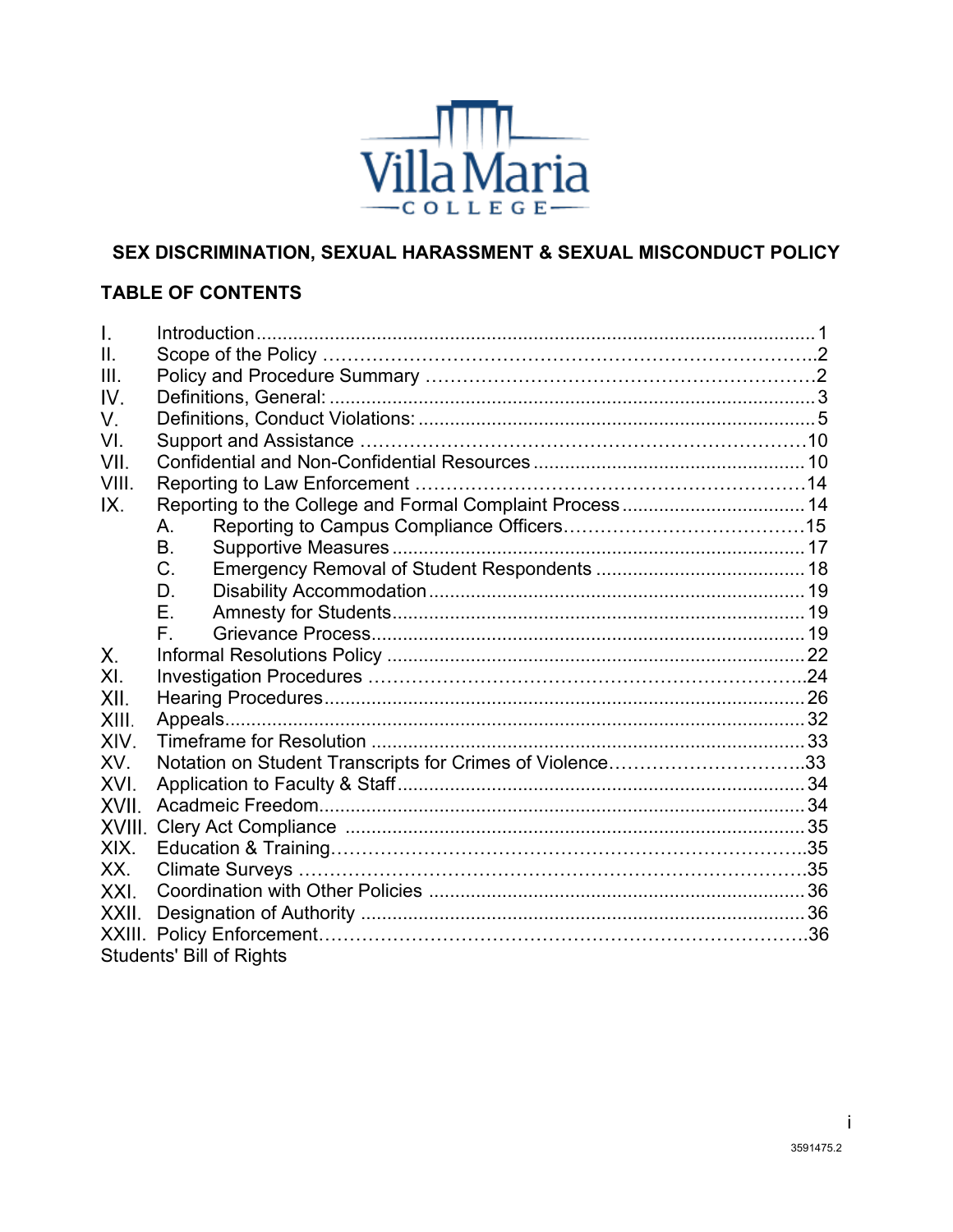#### <span id="page-1-0"></span> $\mathbf{L}$ **Introduction**

Villa Maria College is committed to providing a learning, working and living environment that promotes personal integrity, civility and mutual respect in an environment free of discrimination on the basis of sex, which includes sexual harassment, sexual assault, dating violence, domestic violence, stalking and others forms of sexual misconduct. Sex discrimination violates an individual's fundamental rights and personal dignity. Villa Maria College strictly prohibits sex discrimination, sexual harassment and other forms of sexual misconduct addressed in this policy. Some of the conduct prohibited by this policy is unlawful, and all of the prohibited conduct is antithetical to the mission of the College.

As a recipient of federal funds, Villa Maria College is required to comply with Title IX of the Education Amendments of 1972, 20 U.S.C. & 1681 et seq., which prohibits discrimination and harassment on the basis of sex in education programs or activities. Pursuant to Title IX and the Violence Against Women Act (" VAWA" ) and New York Education Law Section 129-B,1 the College also prohibits sexual assault, domestic/dating violence and stalking where it impacts or has the potential to impact the educational or employment environment of a College community member.

This policy provides information about resources and supportive measures available to members of the Villa Mara College community experiencing discrimination or harassment based on sex, including sexual assault, dating violence, domestic violence and stalking. This policy also provides procedures for the investigation and adjudication of allegations of sex discrimination, sexual harassment and other forms of sexual misconduct. Villa Maria College will take reasonable and appropriate remedial action to prevent sex discrimination and harassment and other forms of sexual misconduct, prevent its recurrence, and correct its discriminatory effects on the complainant and others within our campus community.

Individuals have the right to make a report to Campus Security, local law enforcement, and/or state police or choose not to report; to report the incident to Maria Villa College; to be protected by the College from retaliation for reporting an incident; and to receive assistance and resources from Maria Villa College. A Students' Bill of Rights for cases involving sexual assault, domestic violence, dating violence, or stalking is attached at the end of this policy.

#### *Non-Discrimination Statement*:

Villa Maria College does not discriminate on the basis of age, race, religion, creed, color, national or ethnic origin, gender, disability, sex, sexual orientation, domestic violence victim status, marital status, veteran status, military status, predisposed genetic carrier status and any other characteristics or protected status recognized by applicable federal, state or local law. This policy applies to admissions, all terms and conditions of employment, and any other aspect regarding the conduct of College programs and activities Villa Maria College is an Equal Opportunity Employer.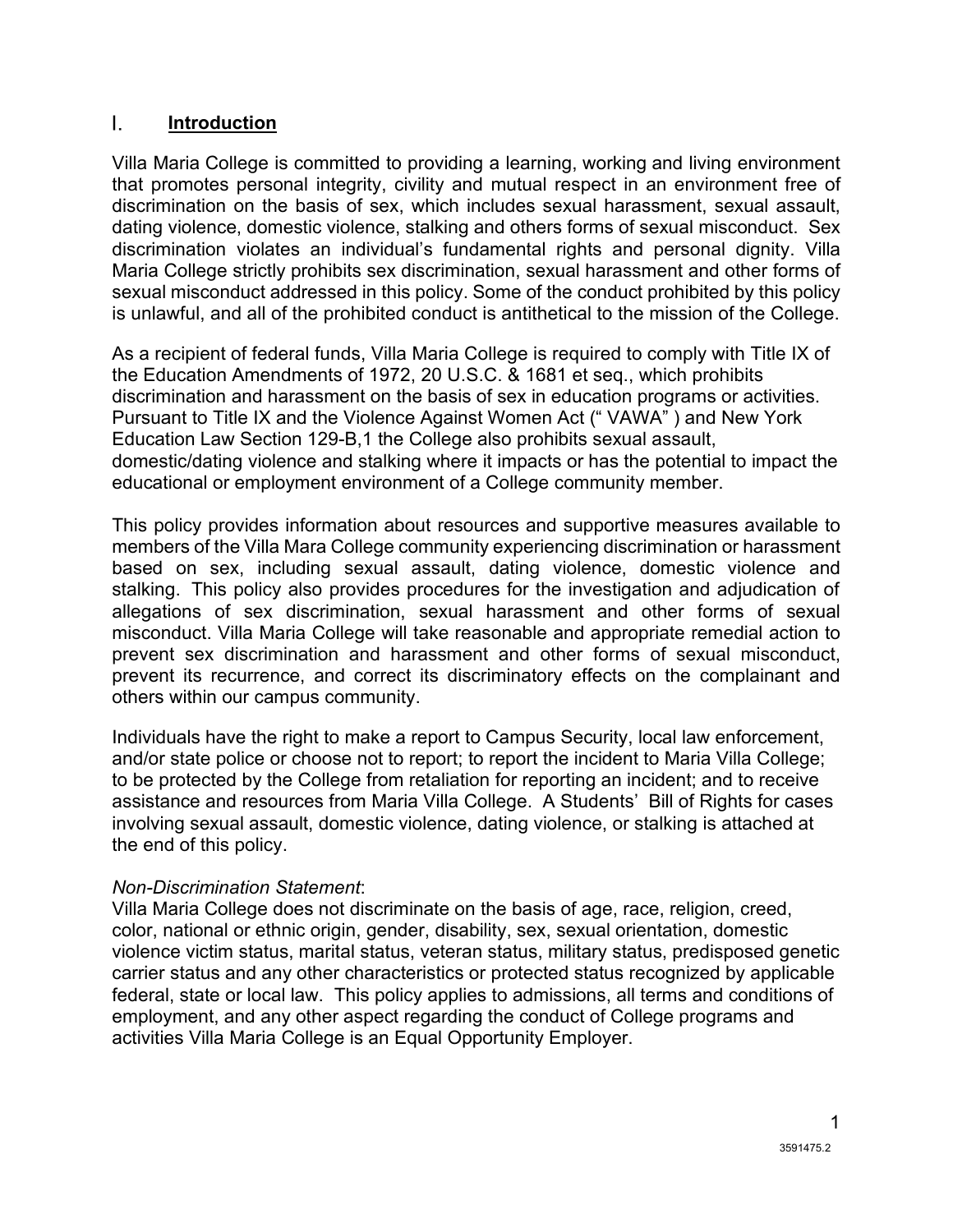#### $\Pi$ . **Scope of the Policy**

This policy applies to all Villa Marie College students, faculty, and employees, and applies regardless of an individual's sex, race, color, religion, age, national origin, disability, sexual orientation, gender identity/gender expression, familial status, pregnancy, military status, criminal conviction, predisposing genetic characteristics, domestic violence victim status, or other protected status. Under NY state law, employees (including unpaid interns and trainees), students, and non-employees (including independent contractors) and those employed by companies contracting to provide services to the College are protected against sexual harassment, regardless of immigration status.

This policy applies to conduct that takes place on College property and in connection with any program or activity sponsored by the College, regardless of where it occurs. Additionally, off-campus conduct may violate this policy if the conduct creates a threatening or uncomfortable environment on the College campus or within a Villa Marie program or activity, or if the incident causes concern for the safety or security of the College campus community.

Non-community members (e.g., alumni, family or friends of students, vendors, etc.) visiting campus, participating in a program or activity or interacting with College community members are expected to abide by the behavioral expectations in this policy. A complaint against a non-community member (e.g., a visitor to campus, an alum, a vendor or contract employees) will be investigated but no formal policy or procedure applies. The College may opt to ban the non-community member from College property or take other appropriate responsive measures.

#### $III.$ **Policy and Procedure Summary**

This Policy prohibits all forms of sex and gender related misconduct, referred to here as "Sexual misconduct". A person who has experienced Sexual misconduct has several options:

- **A report to a Confidential Resource**. A confidential resource provides emotional and/or medical services and maintains confidentiality. A report to a confidential resource does not result in a College investigation or any other action to respond to the incident.
- **A report to a Responsible Employee**. Certain personnel at the College have the responsibility to receive reports of sexual misconduct and to take action based on those reports. A responsible employee will forward the information about the incident to the Title IX Coordinator. The Title IX Coordinator will discuss options with the reporting person. The assistance the Title IX Coordinator can facilitate includes the following:
	- o **Supportive Measures**. Supportive measures are intended to support the individual who experienced sexual misconduct to continue in their involvement in the College's program and activities. Supportive measures include no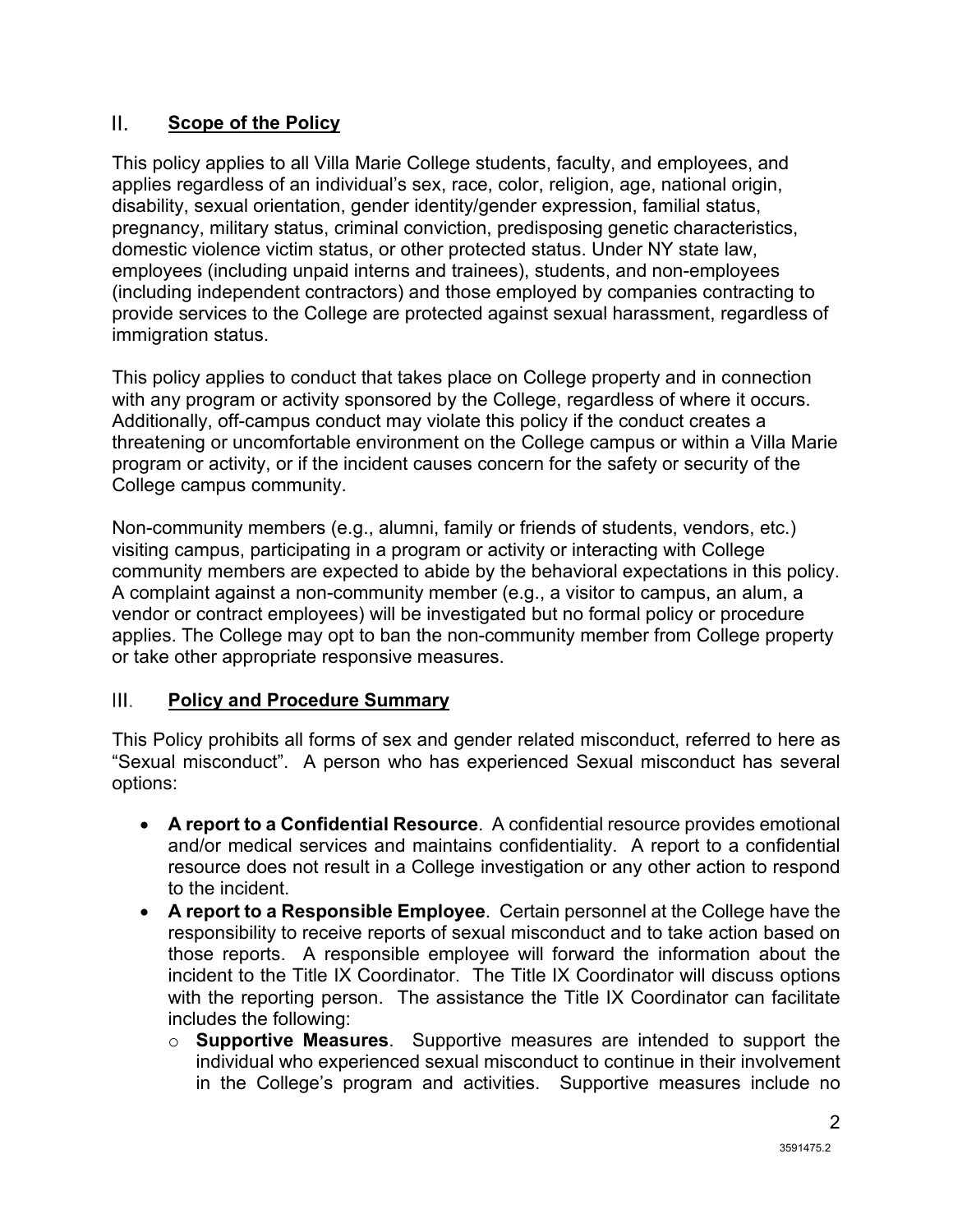contact orders; academic accommodations; changes in housing assignment; or other academic, residential or work accommodations.

- o **Informal Resolution**. An informal resolution is a resolution that the parties (i.e., the person making the allegations and the accused person) agree upon to address the situation. Not all incidents are appropriate for informal resolution, and no party may be forced to accept an informal resolution. This is a voluntary process.
- o **Grievance Process**. A grievance process includes an investigation and adjudication process. The outcome of a grievance process is either that the person accused of Sexual Misconduct is found either responsible or not responsible for having committed a violation of this Policy. A violation results in appropriate sanctions and other remedies to address the violation.

Additionally, the person who experienced a crime has the option to pursue criminal charges:

• **A report to Law Enforcement.** If an incident involves criminal conduct, the victim may make a complaint to law enforcement.

The options for reporting above are not mutually exclusive, and an individual may pursue one option but not the other. An individual may obtain the services of a confidential resource and decide at that time or a later time to report to the College. An individual may report to the College and also make a report to law enforcement, or may make a report to only the College or only to law enforcement. A person seeking to understand their options pursuant to this Policy should reach out to any of the following: Title IX Coordinator, Brian Emerson at bemerson@villa.edu or Deputy Title IX Coordinator, DJ Schier at dschier@villa.edu.

#### <span id="page-3-0"></span> $IV_{-}$ **Definitions, General:**

- 1. **Advisor of Choice.** An advisor of choice is a person selected by the Complainant or Respondent to advise and accompany the Complainant or Respondent throughout the investigation and adjudication process. An advisor of choice may be any person, including an attorney. The institution does not appoint or pay for an advisor of choice. An advisor of choice's role is limited to the functions further described in this policy.
- 2. **Affirmative Consent.** Affirmative consent is a knowing, voluntary, and mutual decision among all participants to engage in sexual activity. Consent can be given by words or actions, as long as those words or actions create clear permission regarding willingness to engage in the sexual activity. Silence or lack of resistance, in and of itself, does not demonstrate consent. The definition of affirmative consent does not vary based upon a participant's sex, sexual orientation, gender identity, or gender expression.
- 3. **Coercion.** Coercion is a threat, undue pressure, or intimidation to engage in sexual activity. Coercion is more than an effort to persuade, seduce,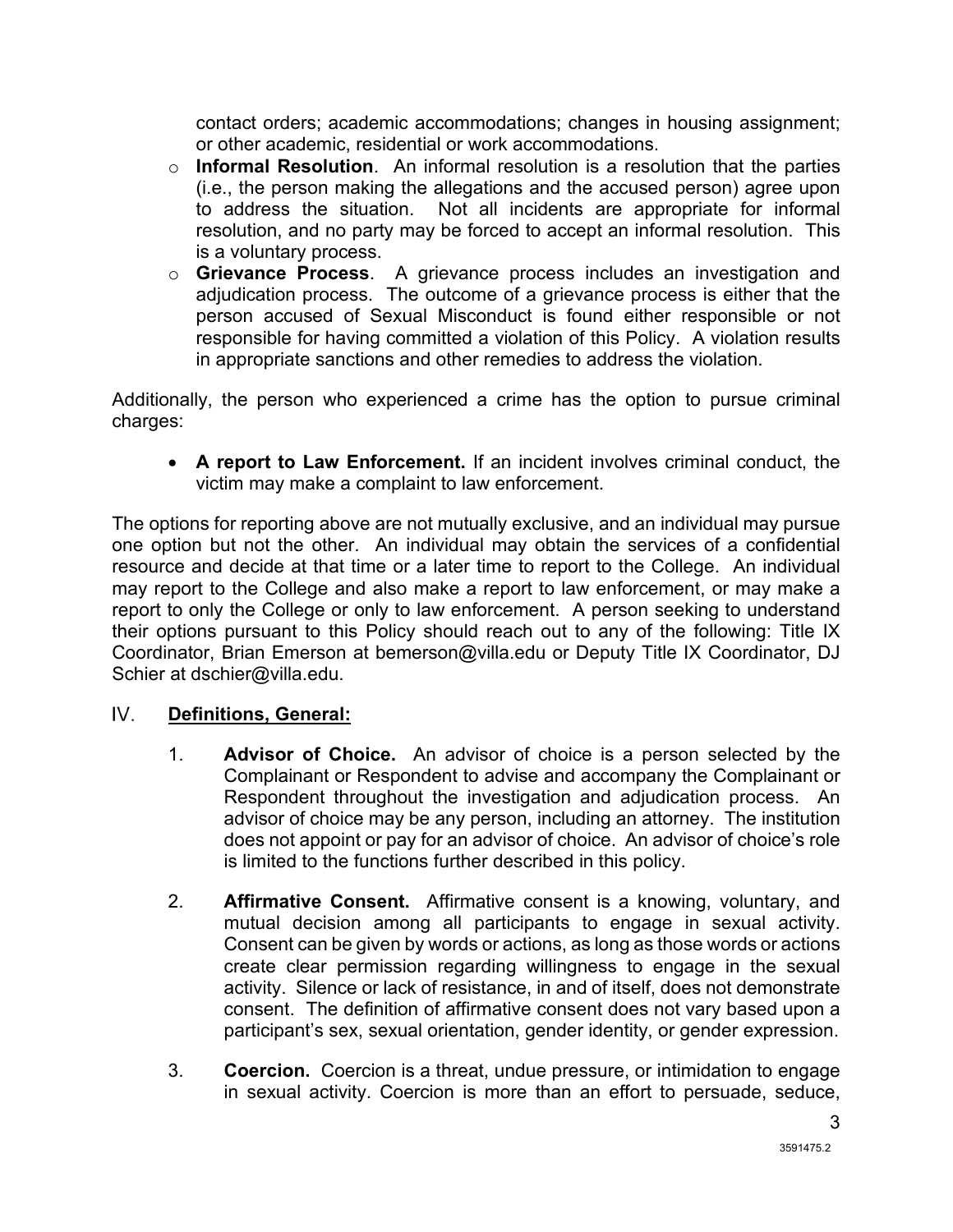entice, or attract another person to engage in sexual activity. A person's words or conduct are sufficient to constitute coercion if they deprive another individual of the ability to freely choose whether or not to engage in sexual activity.

- 4. **Complainant.** The term Complainant refers to the person who allegedly experienced the sexual misconduct in violation of the policy whether or not a formal complaint is filed. In some cases, the Title IX Coordinator may file a formal complaint and thereby initiate an investigation and adjudication process pursuant to this policy. In that instance, the Title IX Coordinator is not the "Complainant"; the complainant remains the person who allegedly experienced the sexual misconduct.
- 5. **Consent.** As used in this policy, term "consent" always refers to "affirmative consent" (defined above).

By way of further explanation, consent is free and informed permission. Consent given verbally is evidenced by affirmative agreement to engage in specific sexual activity. Consent through action is active participation in the specific sexual activity. Past consent to sexual activity cannot be presumed to be consent to engage in the same sexual activity in the future. Consent can be withdrawn at any time, and, if so, the sexual activity must cease. Consent to some sexual activity (e.g., kissing, fondling) cannot be presumed consent for other sexual activity (e.g., intercourse). Consent to engage in sexual activity with one person does not constitute consent to engage in sexual activity with another.

Certain conditions prevent a person from being able to consent. Consent cannot be given when a person is incapacitated, which occurs when an individual lacks the ability to knowingly choose to participate in sexual activity. A person cannot consent if they are unaware of the who, what, when and how of a sexual interaction. Incapacitation may be caused by the lack of consciousness or being asleep, being involuntarily restrained, or if an individual otherwise cannot consent. Depending on the degree of intoxication, someone who is under the influence of alcohol or drugs or other intoxicants may be incapacitated and therefore unable to consent.

A person who has been drinking or using drugs is still responsible for ensuring that the person has the other person's affirmative consent and/or appreciating the other person's incapacity to consent. This means that, even if the accused was drunk or high and, as a result, did not realize that the other person was not consenting to or was unable to consent to sexual activity, the person who committed the non-consensual act is still responsible for having violated this policy.

Consent cannot be given when it is the result of any coercion, intimidation, force or threat of harm.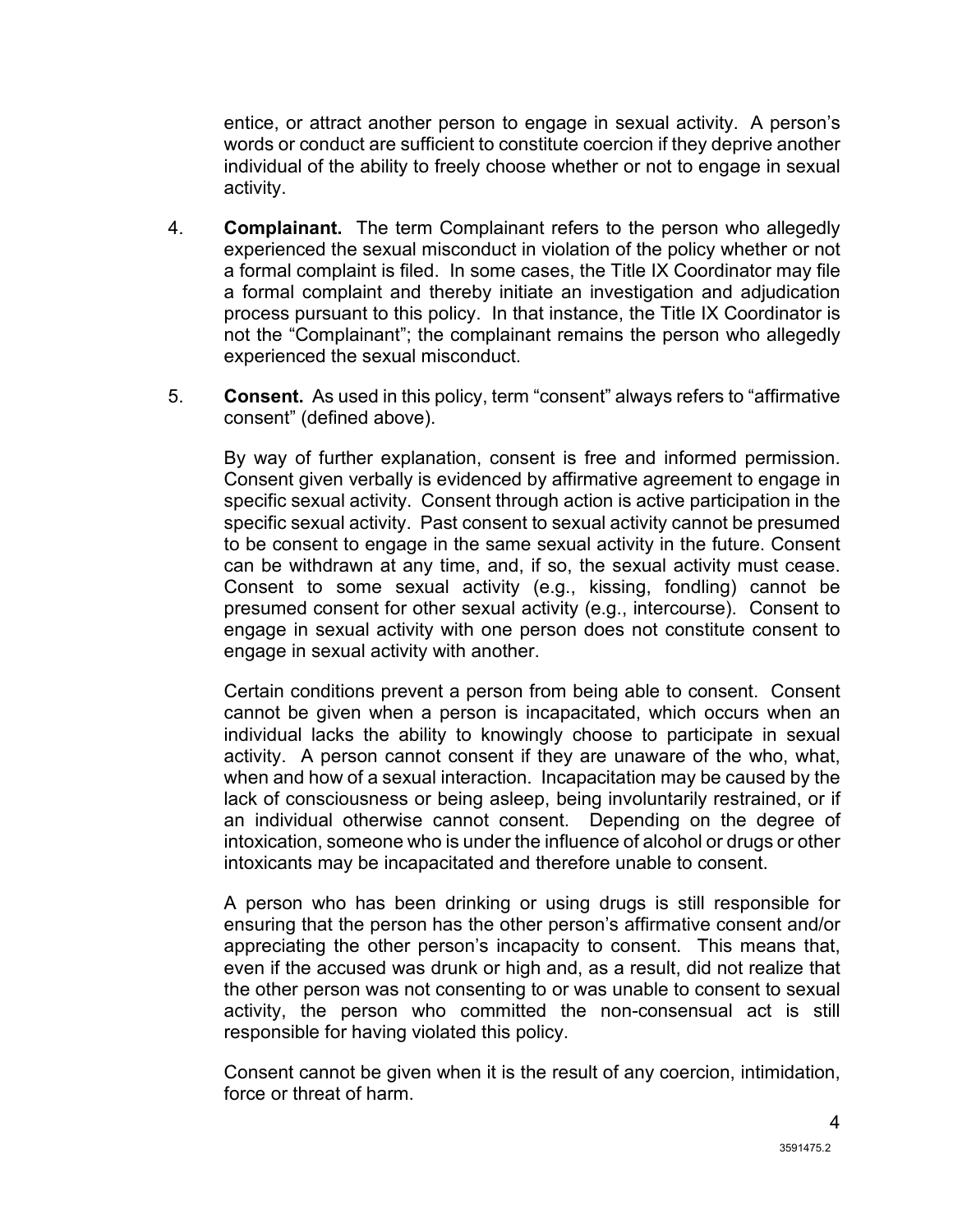- 6. **Formal Complaint.** A formal complaint refers to a written complaint filed in accordance with the grievance process below. A formal complaint is necessary to initiate an investigation and adjudication process.
- 7. **Institution Advisor.** A Complainant or Respondent who does not opt to be accompanied by an advisor of choice at a hearing is entitled to be appointed an advisor by the College at no charge to the party. This advisor is referred to an "institution advisor" who may be but need not be an attorney. The Institution Advisor is selected by the College and may be a person internal or external to the College. An institution advisor's role is limited to asking cross-examination questions of the other party during a hearing. An institution advisor does not represent a party in any legal sense. The party is responsible for formulating the cross-examination questions the institution advisor will pose during the hearing.
- 8. **Reporting Party.** The term Reporting Party refers to the person who made the report. This may or may not be the same as the Complainant, a witness, or a bystander.
- 9. **Respondent.** The term Respondent refers to the person alleged to have committed a violation of this policy.
- 10. **Sexual Misconduct.** Sexual misconduct is an umbrella term used in this policy to more conveniently refer to any form of conduct prohibited by this policy.

#### <span id="page-5-0"></span> $V_{\odot}$ **Definitions, Conduct Violations:**

This policy sets forth conduct expectations for our community and provides a process for the reporting, investigation and adjudication of alleged violations. This policy applies to alleged conduct violative of Title IX of the Education Amendments of 1972 (i.e., "Title IX Category" violations) and also applies to a broader range of contexts and behaviors inconsistent with the College's commitment to equal opportunity (i.e., "College Category" violations).

The designation of conduct or allegations as either "Title IX Category" or "College Category" is not a function of the seriousness of the alleged conduct but rather a function of the scope and coverage of Title IX versus the College's broader jurisdiction to prohibit and discipline a larger scope of inappropriate behavior.

# **A. Title IX Category Violations**

Title IX of the Education Amendments of 1972 provides: "No person in the United States shall, on the basis of sex, be excluded from participation, be denied the benefits of, or be subjected to discrimination under any education program or activity receiving Federal financial assistance." "On the basis of sex" includes sex, gender, sexual orientation, gender identity and transgender status.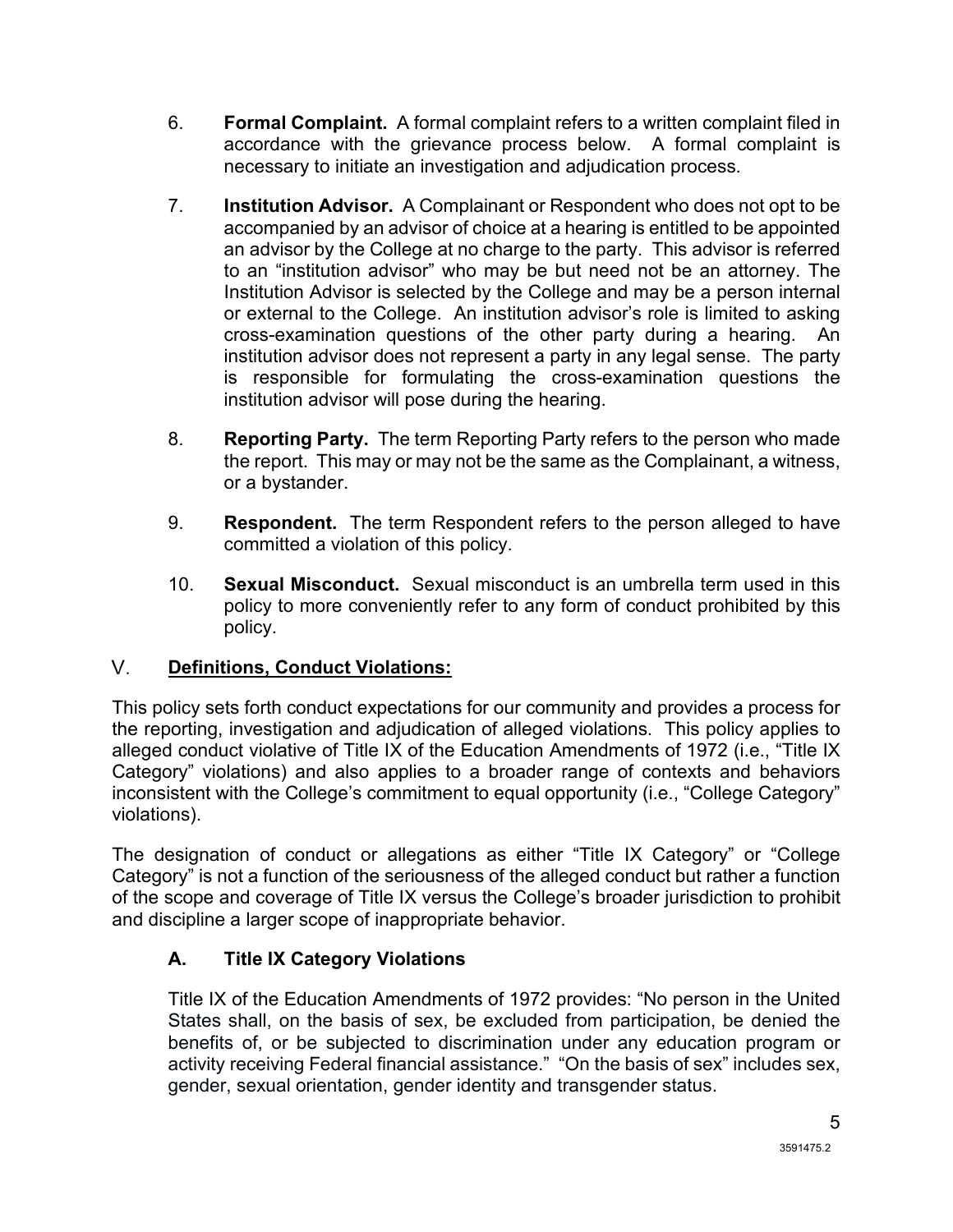In accordance with Title IX as interpreted by the Department of Education, the College recognizes the following as conduct violations within the meaning of Title IX, provided that the context and circumstances of the conduct fall within the scope of Title IX, including but not limited to that the complainant was in the United States at the time of the alleged conduct, that the complainant be participating in or seeking to participate in the College's education program or activity at the time of the complaint, and that the conduct have occurred in the context of the College's education program or activity:

- 1. **Sexual harassment**. "Sexual harassment" means conduct on the basis of sex that satisfies one or more of the following:
	- a. An employee of the College conditioning the provision of an aid, benefit, or service of the College on an individual's participation in unwelcome sexual conduct (commonly referred to as a "quid pro quo");
	- b. Unwelcome conduct determined by a reasonable person to be so severe, pervasive, and objectively offensive that is effectively denies a person equal access to the College's education program or activity (commonly referred to as a sexually or gender-based "hostile environment").
	- 2. **Sexual assault.** "Sexual assault" is a sexual act directed against another person, without consent of the victim, including instances where the victim is incapable of giving consent. Sexual assault consists of the following specific acts:
		- a. Rape. The penetration, no matter how slight, of the vagina or anus with any body part or object, or oral penetration by a sex organ of another person, without the consent of the victim. This offense includes the rape of both males and females.
		- b. Nonconsensual Sexual Contact. The touching of the private body parts (including the genital area, anus, groin, buttocks and breast), whether the contact is over or under clothing, of another person for the purpose of sexual gratification, without the consent of the victim, including instances where the victim is incapable of giving consent because of his/her age or because of his/her temporary or permanent mental incapacity.
		- c. Incest. Non-forcible sexual intercourse between persons who are related to each other within the degrees wherein marriage is prohibited by law.
		- d. Statutory Rape. Non-forcible sexual intercourse with a person who is under the statutory age of consent. The statutory age of consent in New York is 17.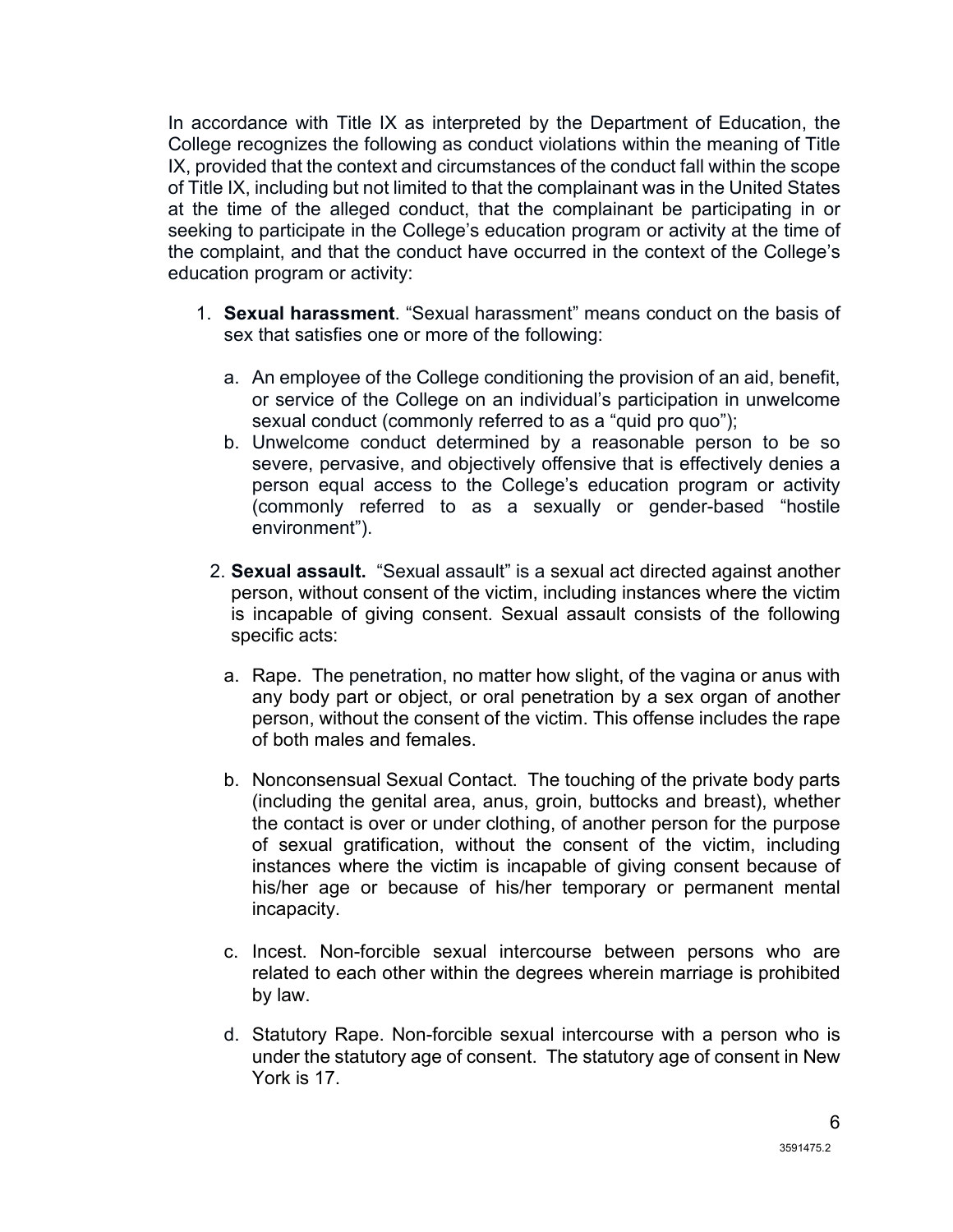- 3. **Dating violence**. "Dating violence'' means violence committed by a person on the basis of sex: (1) who is or has been in a social relationship of a romantic or intimate nature with the victim; and (2) where the existence of such a relationship shall be determined based on a consideration of the following factors: (i) The length of the relationship. (ii) The type of relationship. (iii) The frequency of interaction between the persons involved in the relationship.
- 4. **Domestic violence**. "Domestic violence" means violence on the basis of sex committed by a current or former spouse or intimate partner of the victim, by a person with whom the victim shares a child in common, by a person who is cohabitating with or has cohabitated with the victim as a spouse or intimate partner, by a person similarly situated to a spouse of the victim under the domestic or family violence laws of the jurisdiction where the College is located, or by any other person against an adult or youth victim who is protected from that person's acts under the domestic or family violence laws of the jurisdiction.
- 5. **Stalking**. "Stalking" is engaging in a course of conduct on the basis of sex directed at a specific person that would cause a reasonable person to: (1) fear for his or her safety or the safety of others; or (2) suffer substantial emotional distress. Stalking that does not occur on the basis of sex may be addressed under as a College Category Violation as described below.

### B. **College Category Violations**

The College prohibits the following behavior. For purpose of College Category violations, the below conduct is prohibited even if the conduct occurs off-campus, outside the United States, the Complainant is not participating or seeking to participate in the College's education program or activity, or otherwise in circumstances over which the College does not have influence or control, including but not limited to during College academic breaks. The College retains discretion to not respond to, investigate or adjudicate circumstances in which no College interest is implicated.

1. **Sex Discrimination.** Sex discrimination is an act that disadvantages a person and that occurs because of the affected individual's sex, gender, self-identified or perceived sex, sexual orientation, gender identity, or gender expression, gender-stereotyping or the status of being transgender. Examples of sex discrimination include, but are not limited to, denying a student a research opportunity because of the student's gender; giving a student a lower grade than they deserved because of the student's gender; denying an employee a raise because of the employee's sex. A person who believes that they have been discriminated against based on sex with respect to an academic or employment decision is generally entitled to bring a complaint pursuant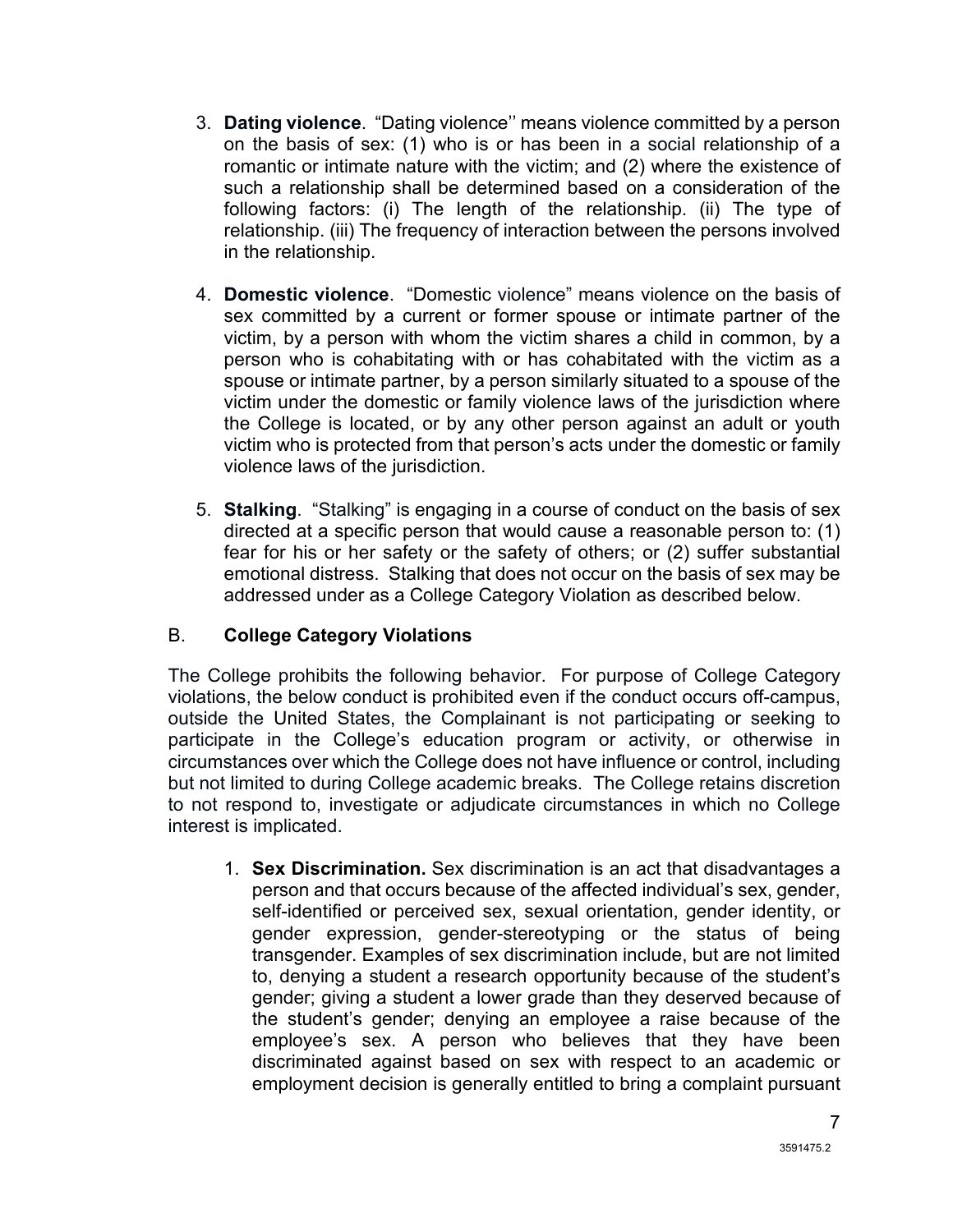to this policy in addition to any other College process or procedure that may be available (such as a grade appeal policy or appeal procedures for work performance or promotion).

2. **Sexual harassment**. "Sexual harassment" means unwelcome, offensive conduct that occurs on the basis of sex, sexual orientation, self-identified or perceived sex, gender, gender expression, gender identity, gender-stereotyping or the status of being transgender, but that does not constitute sexual harassment as a Title IX Category Violation as defined above. Sexual harassment can be verbal, written, visual, electronic or physical.

The fact that a person was personally offended by a statement or incident does not alone constitute a violation. Instead, the determination is based on a "reasonable person" standard and takes into account the totality of the circumstances. The College considers the context of a communication or incident, the relationship of the individuals involved in the communication or incident, whether an incident was an isolated incident or part of a broader pattern or course of offensive conduct, the seriousness of the incident, the intent of the individual who engaged in the allegedly offensive conduct, and its effect or impact on the individual and the learning or working community.

- 3. **Sexual assault.** "Sexual assault" is a sexual act directed against another person, without consent of the victim, including instances where the victim is incapable of giving consent. but that does not constitute sexual assault as a Title IX Category Violation as defined above because of the context in which it occurs (for example because the complainant was not in the United States at the time of the alleged conduct, because the complainant was not participating in or seeking to participate in the College's education program or activity at the time of the complaint, or because the conduct did not occur in the context of the College's education program or activity). Sexual assault consists of the following specific acts:
	- a. Rape. The penetration, no matter how slight, of the vagina or anus with any body part or object, or oral penetration by a sex organ of another person, without the consent of the victim. This offense includes the rape of both males and females.
	- b. Nonconsensual Sexual Contact. The touching of the private body parts (including the genital area, anus, groin, buttocks and breast), whether the contact is over or under clothing, of another person for the purpose of sexual gratification, without the consent of the victim, including instances where the victim is incapable of giving consent because of his/her age or because of his/her temporary or permanent mental incapacity.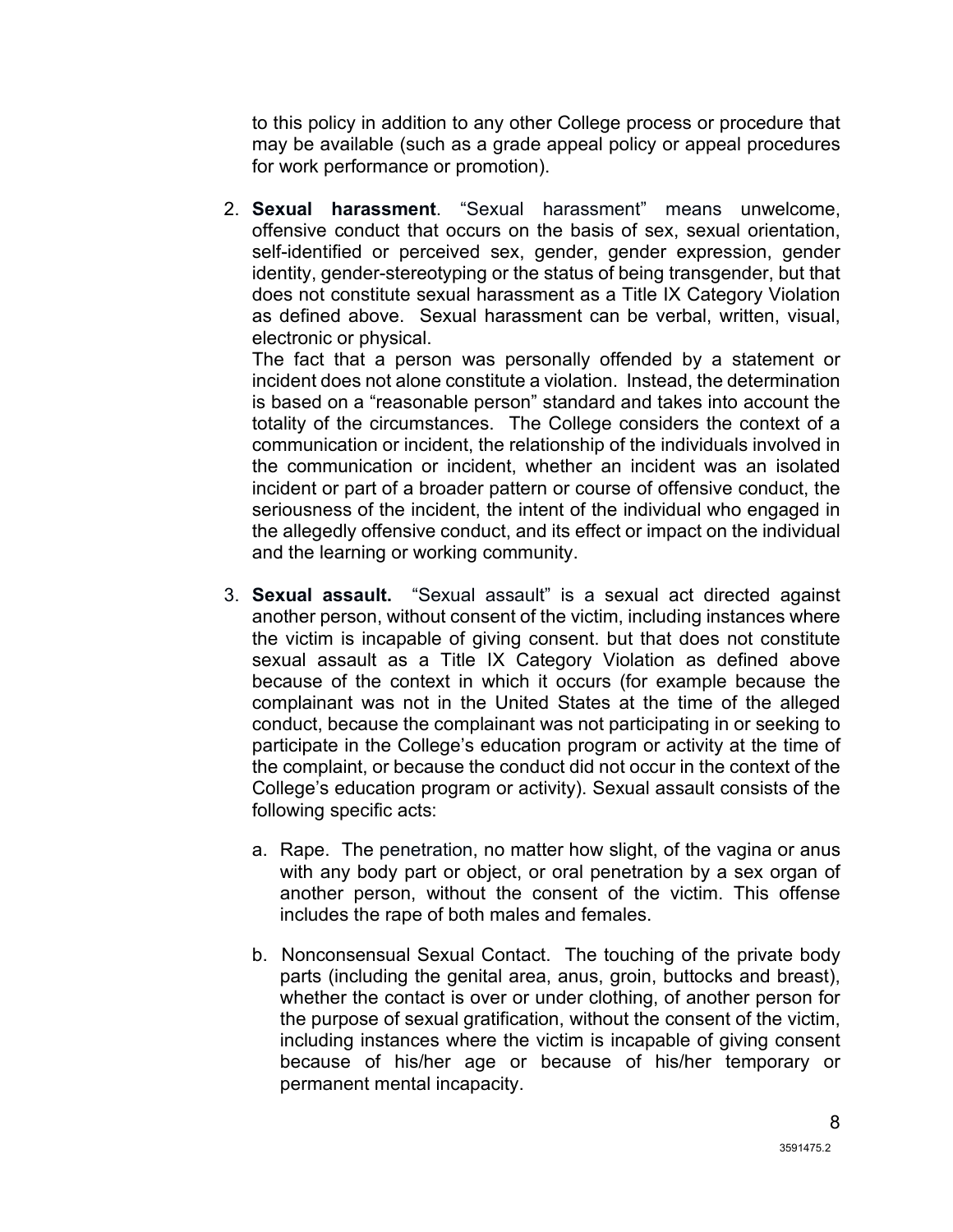- c. Incest. Non-forcible sexual intercourse between persons who are related to each other within the degrees wherein marriage is prohibited by law.
- d. Statutory Rape. Non-forcible sexual intercourse with a person who is under the statutory age of consent.
- 4. **Dating violence**. "Dating violence'' means violence committed by a person: (1) who is or has been in a social relationship of a romantic or intimate nature with the victim; and (2) where the existence of such a relationship shall be determined based on a consideration of the following factors: a) the length of the relationship; b) the type of relationship; and c) the frequency of interaction between the persons involved in the relationship; but that does not constitute dating violence as a Title IX Category Violation as defined above because of the context in which it occurs (for example, because the complainant was not in the United States at the time of the alleged conduct, because the complainant was not participating in or seeking to participate in the College's education program or activity at the time of the complaint, or because the conduct did not occur in the context of the College's education program or activity).
- 5. **Domestic violence**. "Domestic violence" means violence committed by a or former spouse or intimate partner of the victim, by a person with whom the victim shares a child in common, by a person who is cohabitating with or has cohabitated with the victim as a spouse or intimate partner, by a person similarly situated to a spouse of the victim under the domestic or family violence laws of the jurisdiction where the College is located, or by any other person against an adult or youth victim who is protected from that person's acts under the domestic or family violence laws of the jurisdiction, if the conduct does not constitute domestic violence as a Title IX Category Violation as defined above because of the context in which it occurs (for example because the complainant was not in the United States at the time of the alleged conduct, because the complainant was not participating in or seeking to participate in the College's education program or activity at the time of the complaint, or because the conduct did not occur in the context of the College's education program or activity).
- 6. **Stalking**. "Stalking" is engaging in a course of conduct directed at a specific person that would cause a reasonable person to: (1) fear for his or her safety or the safety of others; or (2) suffer substantial emotional distress, but that does not constitute stalking as a Title IX Category Violation as defined above because of basis on which it occurs or the context in which it occurs (for example because the complainant was not in the United States at the time of the alleged conduct, because the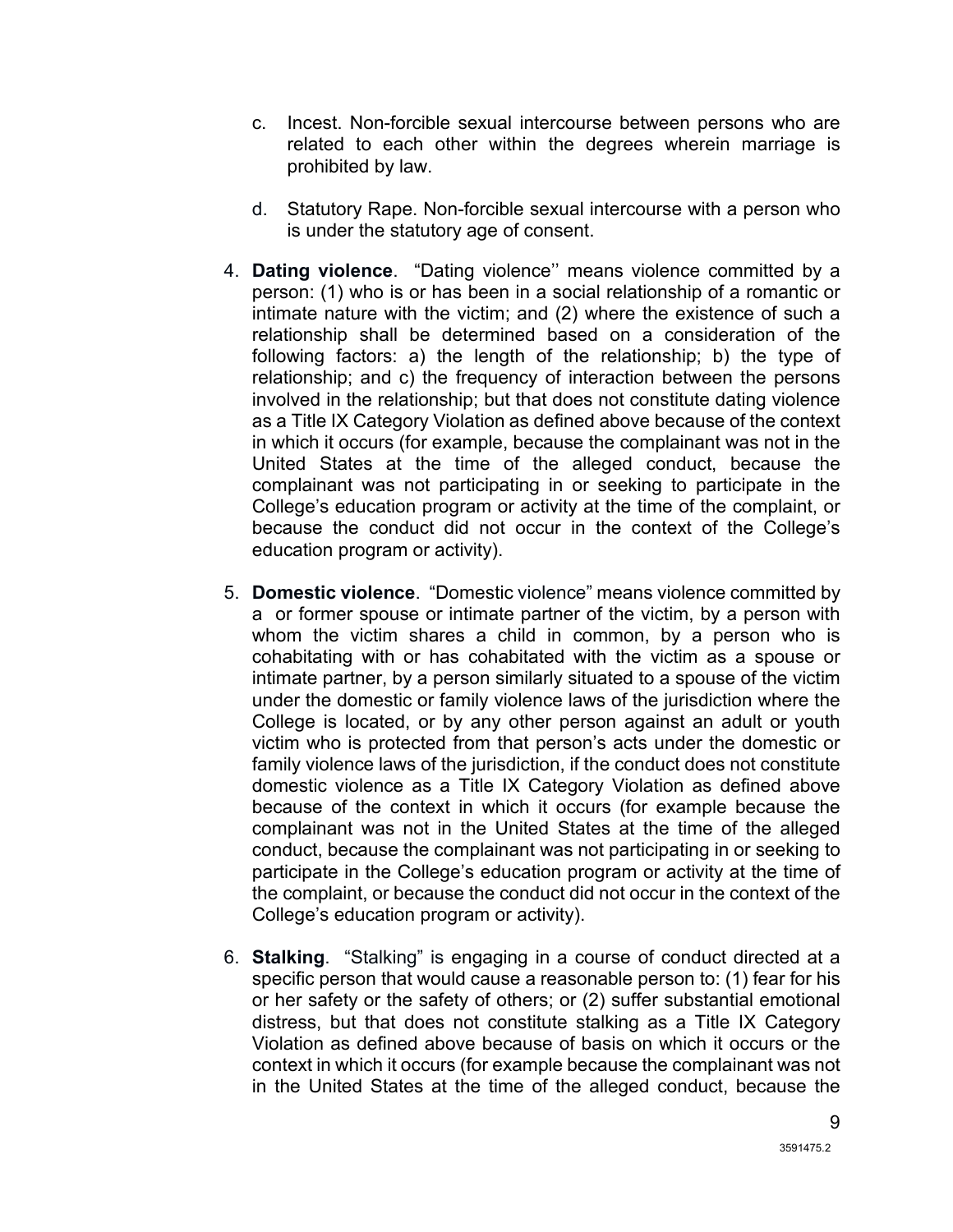complainant was not participating in or seeking to participate in the College's education program or activity at the time of the complaint, or because the conduct did not occur in the context of the College's education program or activity).

- 7. **Sexual Exploitation**. Sexual exploitation occurs when, without affirmative consent, a person takes sexual advantage of another in a manner that does not constitute another violation under this Policy. Examples of sexual exploitation include, but are not limited to: prostitution, acts of incest, observing or recording (whether by video, still photo or audio tape) of a sexual or other private activity (such as consensual sexual activity, undressing or showering) without the affirmative consent of all involved; taking intimate pictures of another, but then distributing the pictures to others without the photographed person's affirmative consent; engaging in voyeurism, engaging in consensual sexual activity with another person while knowingly infected with human immunodeficiency virus (HIV) or other sexually transmitted disease (STD) without informing the other person of such infection; or exposing one's genitals in non-consensual circumstances.
- 8. **Retaliation**. Retaliation is an adverse act perpetrated to "get back" at a person because the person reported sexual misconduct, filed a complaint, or participated in an investigation or proceeding conducted pursuant to this policy by the College or by an external agency. An act of retaliation may be anything that would tend to discourage an individual from reporting sexual misconduct, pursuing an informal or formal complaint, or from participating in an investigation or adjudication as a party or a witness. A person who acts in good-faith is protected from retaliation. The fact that a statement is not determined to be proven or established following investigation and adjudication does not mean that the statement lacked good-faith; a person may provide inaccurate information believing it is accurate, which is still good-faith. If a person who makes a statement knowing that it is false, the person has acted without good-faith.

#### <span id="page-10-0"></span>VI. **Support & Assistance**

**Seek a safe place**. Villa Maria College Title IX officers, Campus Security officers, Local police officers (typically Cheektowaga or Buffalo Police Departments), and the New York State Police can help you do this. Officers at the local police and New York State Police are specifically trained to respond to the needs of a victim of a sexual offense. They can also make you aware of support and advocacy services and advise you about reporting procedures and requirements.

**Consider seeking medical assistance.** Those who seek a medical examination may obtain one for free, paid by the office of victim services (https://ovs.ny.gov/). The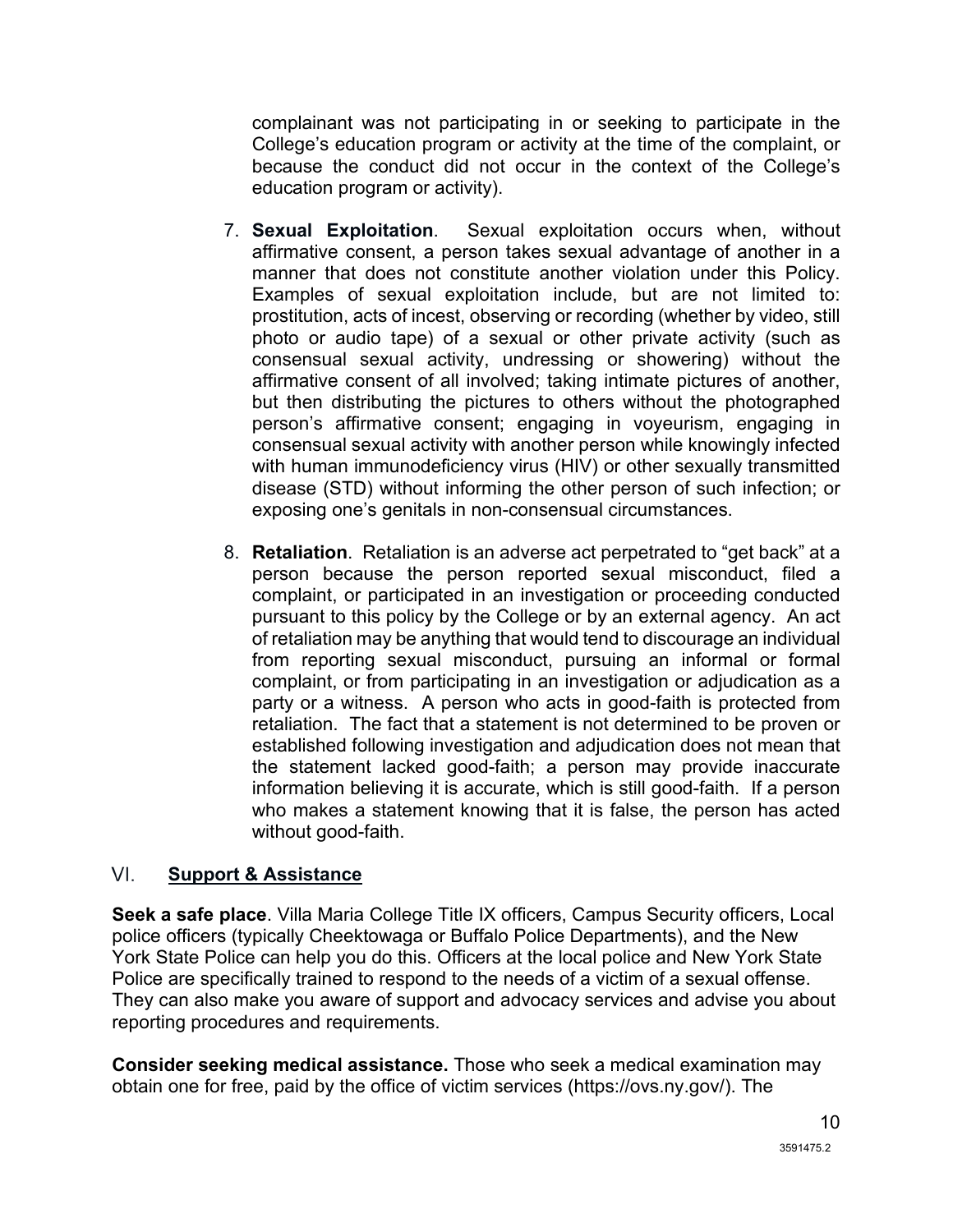College recommends that students seek medical examination at one of the following facilities that has a trained SANE nurse available:

- Buffalo General Medical Campus
- DeGraff Memorial Hospital
- Kenmore Mercy Hospital
- Mercy Ambulatory Care Center
- Mercy Hospital
- Millard Fillmore Suburban Hospital
- Sisters of Charity Hospital Main Campus
- Sisters of Charity Hospital St. Joseph Campus

The closest location to Villa Maria College to have an exam is Sisters of Charity Hospital – St. Joseph Campus located at 2605 Harlem Rd, Cheektowaga, NY 14225 (716) 891-2400. More information about SANE/SAFE program through Crisis Services can be found on-line: http://crisisservices.org/rape-domestic-violence/what-is-sexualviolence/ Consider taking a full change of clothing, including shoes, for use after a medical examination. When seeking medical attention, a person may choose whether or not to speak to the police at the hospital or any other time. If they do, the option to choose whether to file charges against the respondent will exist.

Private physicians are not required to notify the police. If a victim desires police involvement, they may request this contact. Also, with a private physician, survivors may have to ask for a rape kit to be completed. Please keep in mind: having a rape exam does not mean that survivors are mandated to press charges. This action only keeps the survivor's options open.

**Preserve evidence**. In the event that sexual assault or sexual violence occurred, do everything possible to preserve evidence by making certain that the crime scene is not disturbed. (The decision to press charges does not have to be made at this time. However, following these procedures will help preserve this option for the future.) Survivors should not bathe, urinate, douche, brush teeth, or drink liquids. Clothes should not be changed but if they are bringing all the original clothing to the hospital in a paper bag. (Plastic bags damage evidence.)

#### VII. **Confidential and Non-Confidential Resources**

#### Understanding Confidentiality

Confidentiality may be offered by an individual who is not required by law to report known incidents of sexual assault or other crimes to College officials, in a manner consistent with state and federal law, including but not limited to 20 U.S.C. § 1092(f) and 20 U.S.C. § 1681(a). Licensed mental health counselors and pastoral counselors are examples of Villa Maria employees who may offer confidentiality.

The College encourages any person who has experienced sexual assault or other forms of sexual misconduct to talk to someone about what happened, so she or he can get the support needed. There are a variety of confidential resources available to members of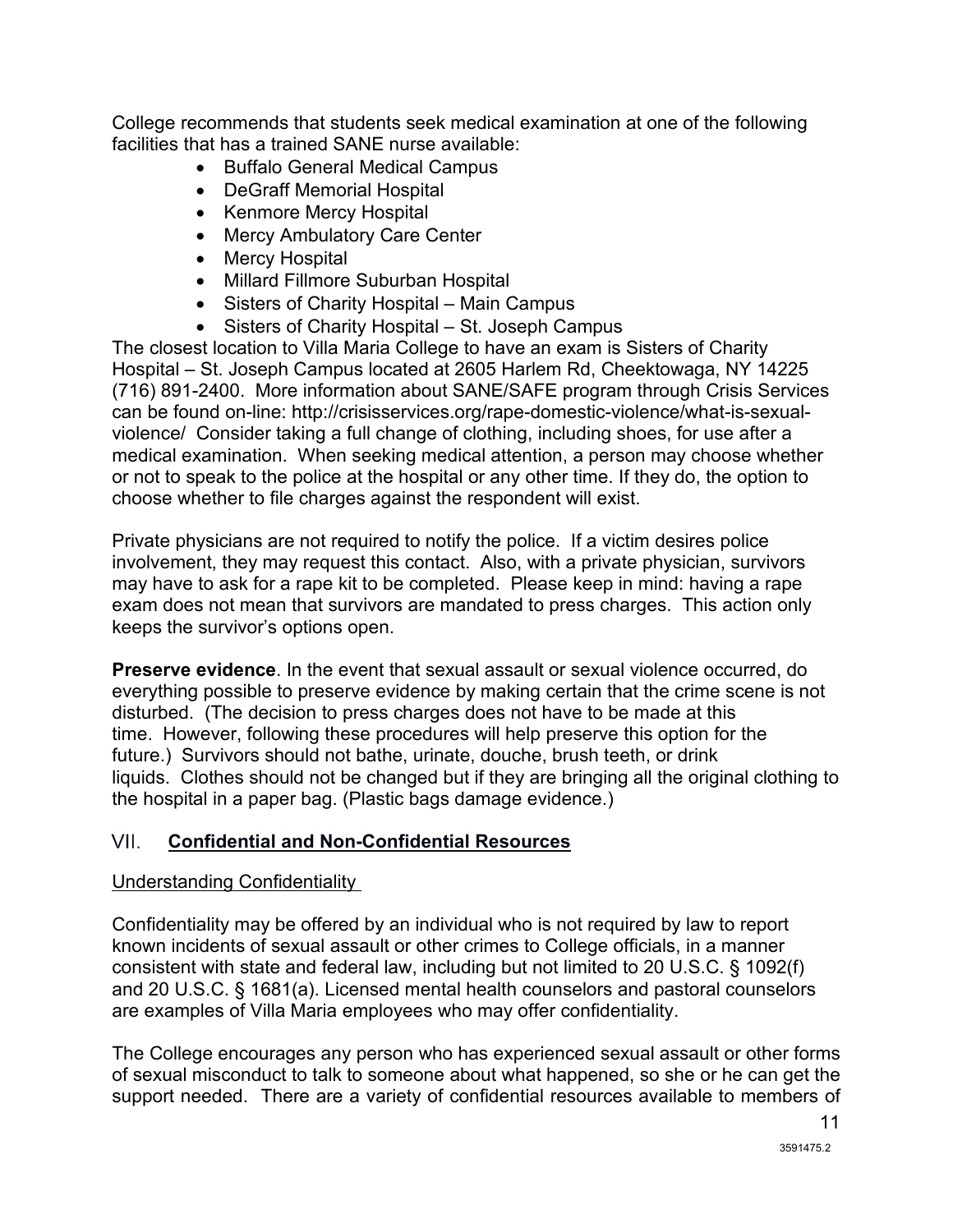the College community. Some of these resources maintain near complete confidentiality; talking to them is sometimes called a "privileged communication."

The obligation to keep information in confidence is inherent for certain Villa Maria professionals on campus, such as licensed social workers, licensed psychologists, and pastoral and professional counselors (including licensed mental health counselors). Many off-campus resources such as rape crisis centers are also confidential, and with the exception of certain child abuse and imminent threats, individuals working in such organizations have no obligation to report information back to the reporting individual's campus.

A confidential resource does not reveal the information shared with him/her/them without the disclosing person's consent. (There may be instances where a confidential resource must disclose information in a criminal or civil court proceeding, but those are very limited circumstances.) A list of confidential resources is provided below. The only College employees who can offer confidentiality are those listed as confidential resources below.

A non-confidential resource is a person who is permitted to share information with others with a need to know. A College employee who is a non-confidential resource will disclose to as few individuals as possible, but a non-confidential resource does not have the ability to promise that he/she/they will not tell others within the College about the information that has been shared with him/her/them.

It is important to note that all other Villa Maria employees who do not fall within the categories listed as confidential resources are required to report known incidents of sexual assault or other forms of sexual misconduct, so they are NOT confidential resources. However, even Villa Maria offices and employees who cannot guarantee confidentiality will maintain your privacy to the greatest extent possible. The information you provide to a non-confidential resource will be relayed only as necessary for the Title IX Coordinator to investigate and/or seek a resolution.

Be aware that certain Villa Maria officials with significant responsibility for student and employee activities may be mandated reporters required by law to disclose the occurrence of an event if and when it comes to their attention. If you make a report to an official who is required by law to disclose the occurrence of the event, but you request confidentiality and decline to file a formal complaint, the Title IX coordinator will evaluate the confidentiality request, by weighing the request against the College's obligation to provide a safe, non-discriminatory environment for all members of its community. If it is determined that the College cannot honor the individual's request for confidentiality, the individual will be informed by the Title IX Coordinator and will be offered privacy to the greatest extent possible. If it is determined that the incident can be kept confidential and the individual's request will be honored, Villa Maria will still assist with academic, housing, and other reasonable supportive measures and available accommodations.

Privacy – Privacy may be offered by an individual when such individual is unable to offer confidentiality but shall still not disclose information learned from a reporting individual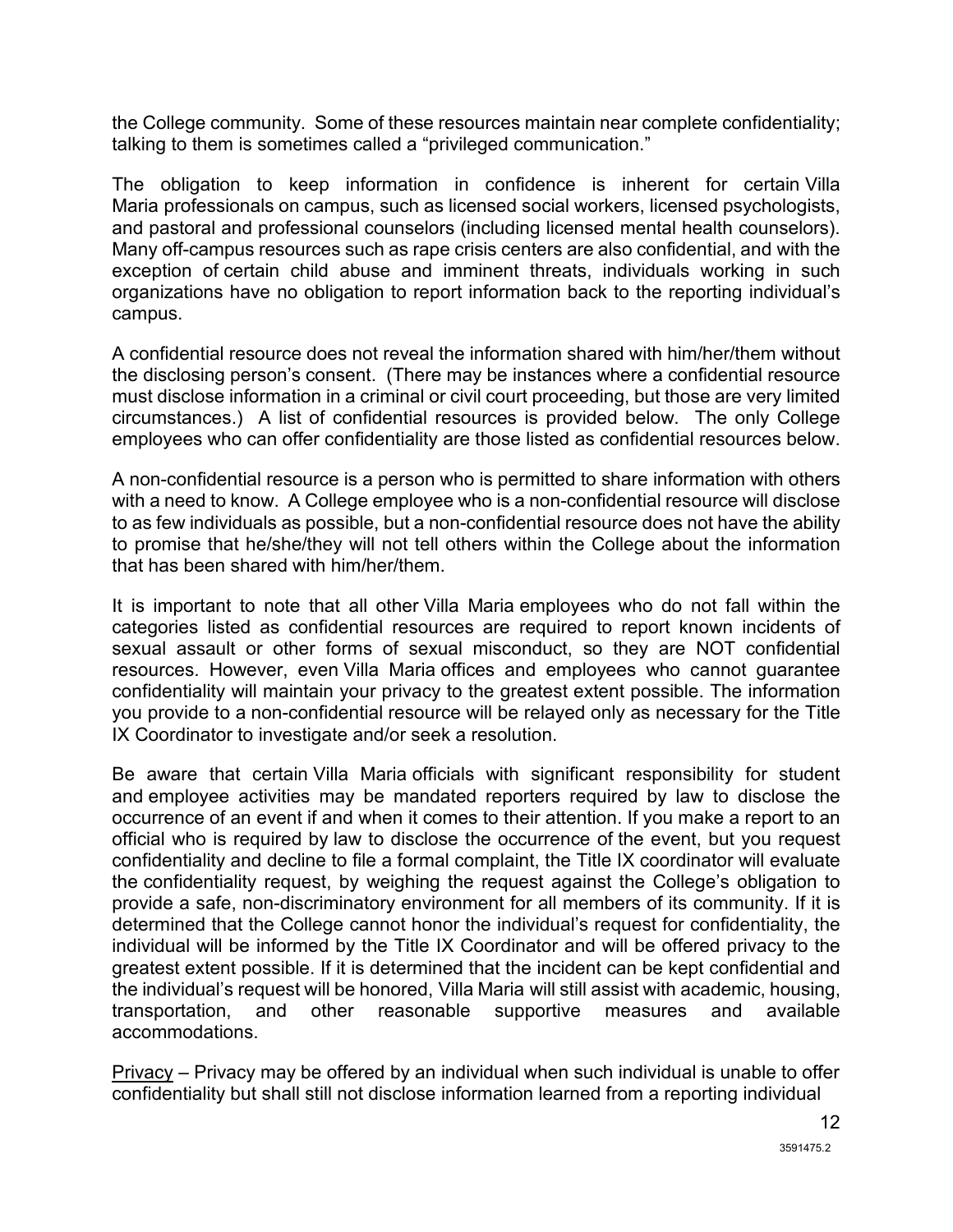or bystander to a crime or incident more than necessary to comply with applicable laws, including informing appropriate Villa Maria officials. Although most Villa Maria employees are not confidential resources, they can still offer "privacy." This means that an employee may have to share information pursuant to federal or state law or college policy with certain other Villa Maria employees, but they will not share the private information beyond what is required or needed to comply with law and policy, and will otherwise limit re-disclosure as much as possible. Privacy of the records specific to the investigation is maintained in accordance with New York State law and, with respect to student records, the federal Family Educational Rights and Privacy Act of 1974 (FERPA) statute. Any public release of information to comply with the timely warning provisions of the Jeanne Clery Act (Clery Act) will not release the names of victims or information that could easily lead to a victim's identification.

Villa Maria will make every effort to ensure that you are asked to describe the incident to as few representatives of Villa Maria as possible, and are not required to unnecessarily repeat a description of the incident.

The following Confidential Resources are available to members of the College community. The College's on-campus health, counseling and pastoral services noted below are available to students free of charge.

On-Campus Confidential Resources

• The Villa Maria Care Center is located on the ground floor of the Library Building. The Director is Karen Zgoda, who can be reached at (716) 961-1821 or kzgoda@villa.edu

Off-Campus Confidential Resources

- Crisis Services (716) 834-3131 http://crisisservices.org/
- 24 Hour Erie County Domestic Violence Hotline (716) 862-HELP Shelter: 716-884- 6000
- 24 Hour NYS Domestic & Sexual Violence Hotline 1-800-942-6906
- NYS Police Sexual Assault Hotline 1-844-845-7269

The following Non-Confidential Resources are available to members of the College community who may want to pursue a report and/or formal complaint.

On-Campus Non-Confidential Resources

• Campus Security – Individuals may, but are not required to, report Sexual Misconduct to Villa Marie Campus Security. Campus Security is not a law enforcement agency, and will communicate the report to the College Compliance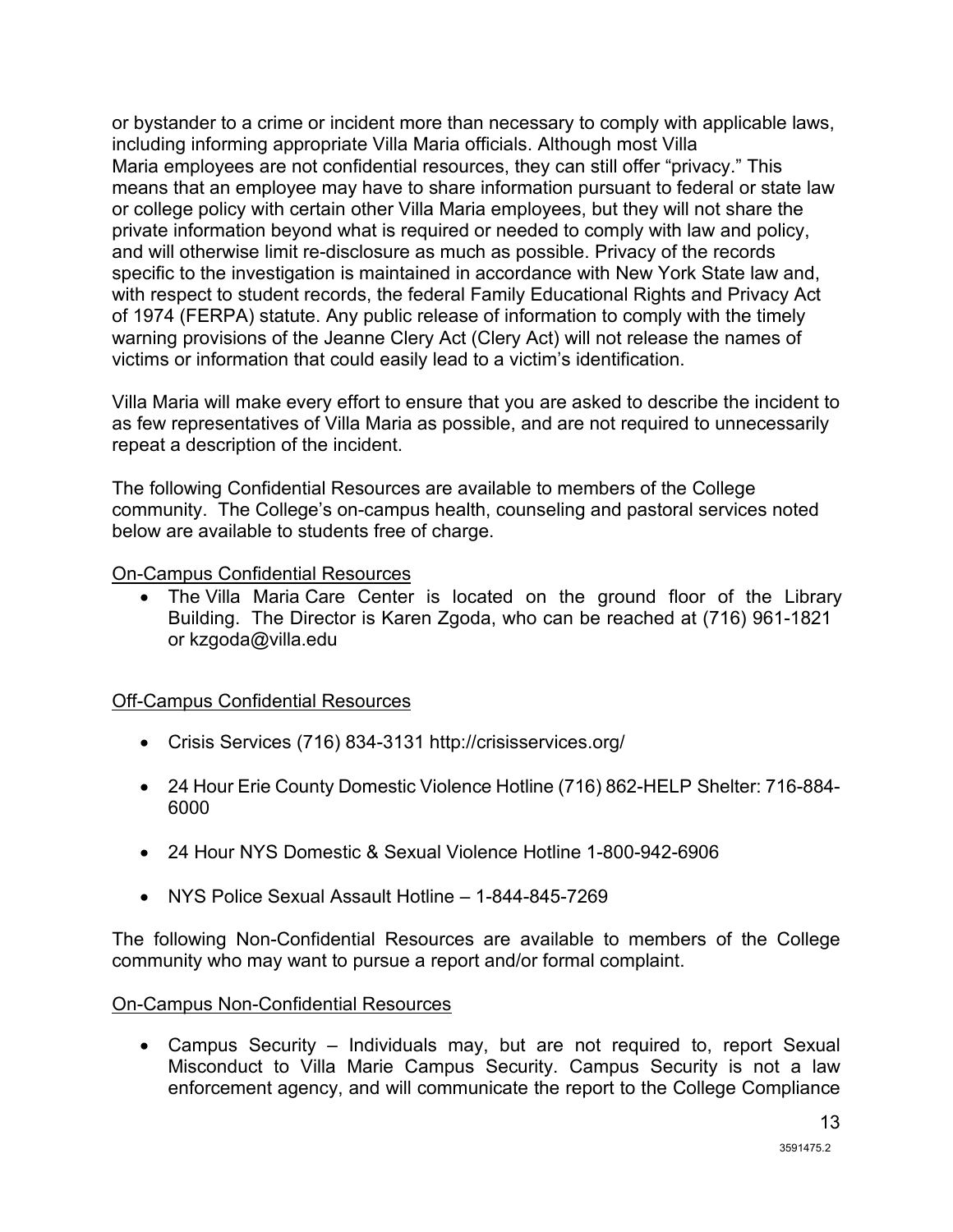Officers responsible for receiving and responding to reports of alleged Sexual Misconduct. Campus Security can be reached at 716-870-7176.

• Title IX Coordinator, Brian Emerson, 716.961.1838, bemerson@villa.edu, Felician Hall, Room 119

#### <span id="page-14-0"></span>VIII. **Reporting to Law Enforcement**

Any person may call 911 or Campus Security, which can be reached at 716-870-7176, for immediate safety assistance. Campus Security can also assist the individual in making a report of a crime to local law enforcement.

Individuals may, but are not required, to report a sexual offense to local law enforcement for the purposes of documentation or investigation. Individuals may contact local law enforcement as follows:

- 1. **Cheektowaga Police (Villa Maria College campus is in Cheektowaga, NY)**. 3223 Union Road, Cheektowaga, New York 14227. Emergencies 9-1-1. Non-Emergency Phone: (716) 686-3500. http://cpdny.org/
- 2. **Buffalo Police.** 74 Franklin Street, Buffalo, NY 14202. Emergencies 9-1- 1. Non-Emergencies (716) 851-4444. https://www.bpdny.org/
- 3. **New York State Police Campus Sexual Assault Victims Unit.** Nonemergency- toll free hotline to report Campus Sexual Violence to the New York State Police: 1-844-845-7269. Specific contact: S/Inv Thomas Gibbons, Troop A (north). Non-Emergencies 716-239-0298 Thomas.Gibbons@troopers.ny.gov.

Villa Maria College Campus Security staff can assist students in contacting local law enforcement at any time. If you choose to contact law enforcement, you may have the further option, but are not required to, pursue the case through the criminal justice system.

You should be aware that there are significant differences between Villa Maria's formal adjudication process, meaning investigation and hearing process, and the criminal justice system. In the criminal justice system, prosecutors pursue cases when they believe there is sufficient evidence to prove, beyond a reasonable doubt, that an individual has committed a criminal act. A person who is convicted of a crime will face criminal penalties, such as incarceration, probation, or the imposition of a fine. Villa Maria's policy seeks to determine whether an individual has violated college policy. In this process, a preponderance of the evidence standard of proof is used to determine responsibility. A person who is found to have violated College policy may be suspended, expelled, terminated from employment or otherwise restricted from full participation in the College community.

#### Orders of Protection

Orders of protection and other forms of legal protection may be available to individuals who have experienced or are threatened with violence by a College community member or other person. Individuals who have been subjected to sexual assault or other forms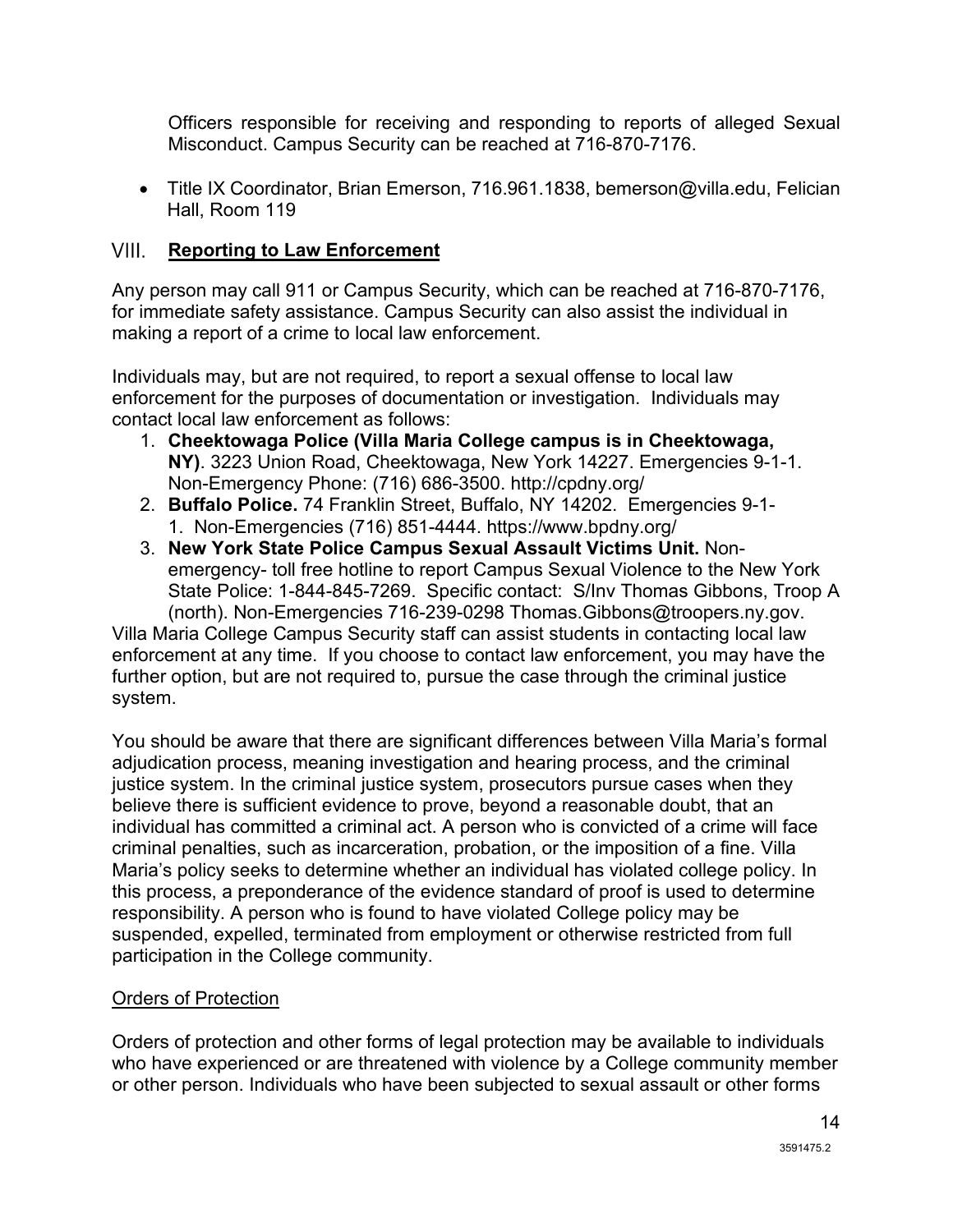of sexual misconduct may have a right to obtain a court order to protect themselves from the perpetrators. Villa Maria will enforce all applicable no contact orders, restraining orders, and similar lawful orders issued by a criminal, civil, or tribunal court, to the extent required by law.

An order of protection is issued by the court to limit the behavior of someone who harms or threatens to harm another person. It is used to address various types of safety issues, including, but not limited to situations involving domestic violence. Family Courts, criminal courts, and Supreme Courts can all issue orders of protection. An order of protection may direct the offending person not to injure, threaten or harass you, your family, or any other person(s) listed in the order. You may learn more about obtaining an Order of Protection in New York State

here: https://www.nycourts.gov/faq/orderofprotection.shtml

Campus Security, or other College officials, will, upon request, provide reasonable assistance to any member of the campus community in obtaining an order of protection or, if outside of New York State, an equivalent protective or restraining order, including providing that person with:

- A copy of an order of protection or equivalent when received by the College and providing that person with an opportunity to meet or speak with a College representative, or other appropriate individual, who can explain the order and answer questions about it, including information from the order about the other person's responsibility to stay away from the protected person or persons;
- An explanation of the consequences for violating these orders, including but not limited to arrest, additional conduct charges, and interim suspension; and
- Assistance in contacting local law enforcement to effect an arrest for violating such an order of protection.

If you have obtained an Order of Protection, please present the information to Campus Security, a Title IX Officer, or the Dean of Student Affairs for assistance on campus. Questions about whether incidents violate criminal laws and how the criminal process works should be directed to law enforcement officials or the local district attorney's office.

#### $IX.$ **Reporting to the College and Formal Complaint Process**

# **A. Reporting to Campus Compliance Officers**

A Responsible Employee is an individual designated by the College to respond on the College's behalf to allegations of violations of this Policy. A Responsible Employee is a Non-Confidential Resource. The College has Campus Compliance Officers who are specially trained to receive reports under this policy and assist community members in understanding their rights and options.

When you disclose an incident to a representative of Villa Maria College, you will be directed to one of the following individuals listed below, who will assist you. You will be presented a copy of this policy, and will be made aware of your rights and options. All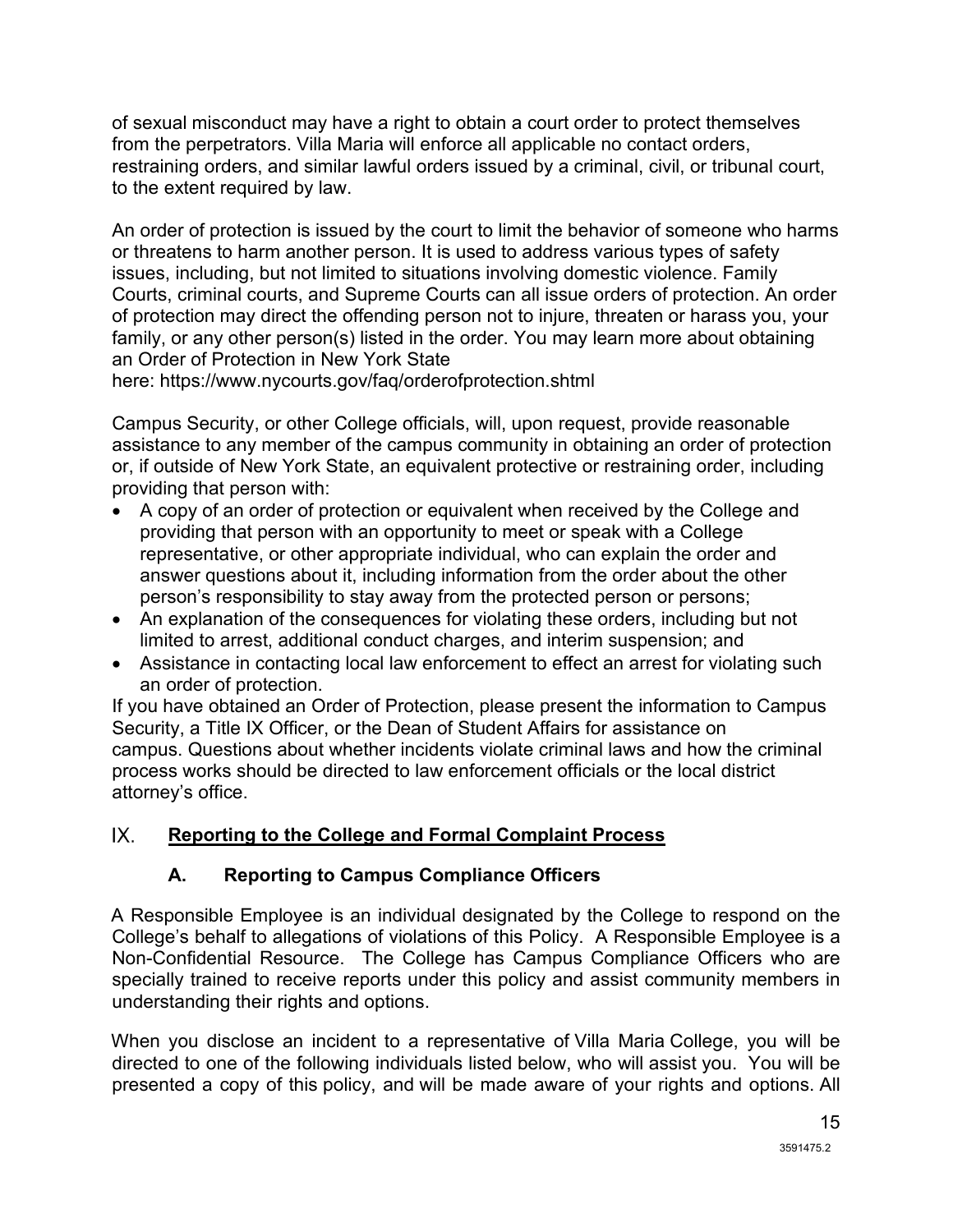who make a report will be informed that they have the right to make a report to local law enforcement, and/or NYS Police, or choose not to report; to report the incident to Villa Maria College Compliance Officers; to be protected by the institution from retaliation for reporting an incident; and to receive assistance and resources from Villa Maria College. Individuals are encouraged to report an alleged violation of this policy to any one of the **Villa Maria College Compliance Officers** identified below:

- Brian Emerson Title IX Coordinator, VP for Enrollment, Civil Rights Compliance Officer 716.961.1838 bemerson@villa.edu Felician Hall, Room 119
- Dr. Carrie Florea Deputy Title IX Coordinator/Director of Human Resources 716.1961.2864 cflorea@villa.edu Main Bldg, 1<sup>st</sup> Floor
- DJ Schier Deputy Title IX Coordinator, Director of Student Affairs 716.961.1878 dschier@villa.edu Library Building
- Elizabeth Kerr Deputy Title IX Coordinator, Director of Student Success 716.961.1866 ekerr@villa.edu Library Building

An individual who reports an incident to a College employee or office other than one of the Campus Compliance Officers listed above risks that the information may not be acted upon by the College. Therefore, a person who wishes for the College to take action is strongly encouraged to report to one of the individuals listed above.

While the individuals listed above are not a Confidential Resource, College offices and employees who cannot guarantee confidentiality will maintain your privacy to the greatest extent possible. The information you provide to a non-confidential resource will be relayed only as necessary and on a need-to-know basis for the Title IX Coordinator to provide individuals with their options, investigate and/or seek a resolution.

#### Reporting Workplace Sexual Harassment

In compliance with New York State law, sexual harassment, when committed by an employee, is considered a form of employee misconduct. Employees who believe that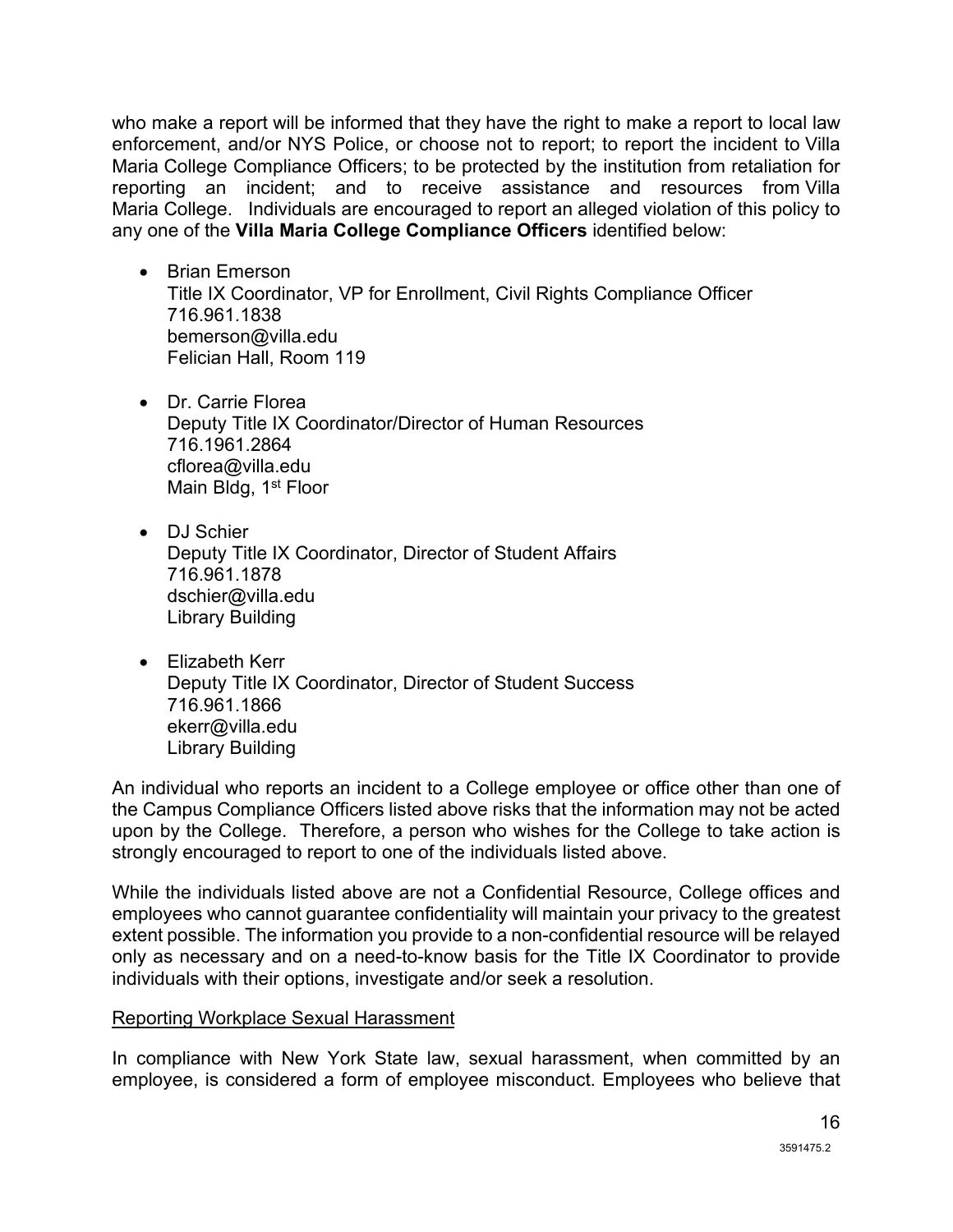they are being subjected to harassment or discrimination in violation of this Policy, or who have witnessed or otherwise become aware of behavior prohibited by this Policy should promptly report that behavior to a supervisor, the Human Resources Manager, the Title IX Coordinator, or a member of the College's administration. With respect to sexual harassment of employees, any College supervisor or manager who receives a complaint or information about workplace sexual harassment is required to take appropriate action. Appropriate action may include immediately intervening if harassment is witnessed by the supervisor or manager, and in all instances includes reporting the situation to the Title IX Coordinator. In addition to being subject to discipline if they themselves engage in sexually harassing conduct or retaliation, individuals with supervisory authority over other College employees will be subject to discipline for knowingly allowing sexual harassment to continue.

## Anonymous Reports

Students and employees may make an anonymous report that will be sent to campus security and the Campus Compliance officers at: https://www.villa.edu/campuslife/campus-security/anonymous-reporting

## **B. Supportive Measures**

<span id="page-17-0"></span>Once a report is made under this Policy, the complainant will be contacted by the Title IX Coordinator and offered individualized support as more fully described below. A report that triggers supportive measures need not be a formal complaint, and it may be made by a third-party (i.e., someone other than the complainant himself/herself). Once the respondent is informed of a report or a formal complaint, the respondent will be contacted by the Title IX Coordinator and offered individualized support as more fully described below.

Supportive measures are intended to restore or preserve, to the extent practicable, equal access to the College's educational programs and activities and protect the safety of all parties without unreasonably burdening the other party or parties. As required by federal regulation, these supportive measures must be non-disciplinary and non-punitive to the parties.

Supportive measures could include, but are not limited to:

- Changes or adjustment in academics such as the extension of deadlines or other course-related adjustments or allowing a withdrawal from a course without penalty;
- Changes to housing, transportation and campus working situations if those changes are requested by a party and reasonably available;
- Mutual "No Contact" orders and, possibly, in rare cases, such as when legal restraining orders or orders of protection have been issued, one-way no contact orders.
- Access to campus escorts or other reasonable security or monitoring measures;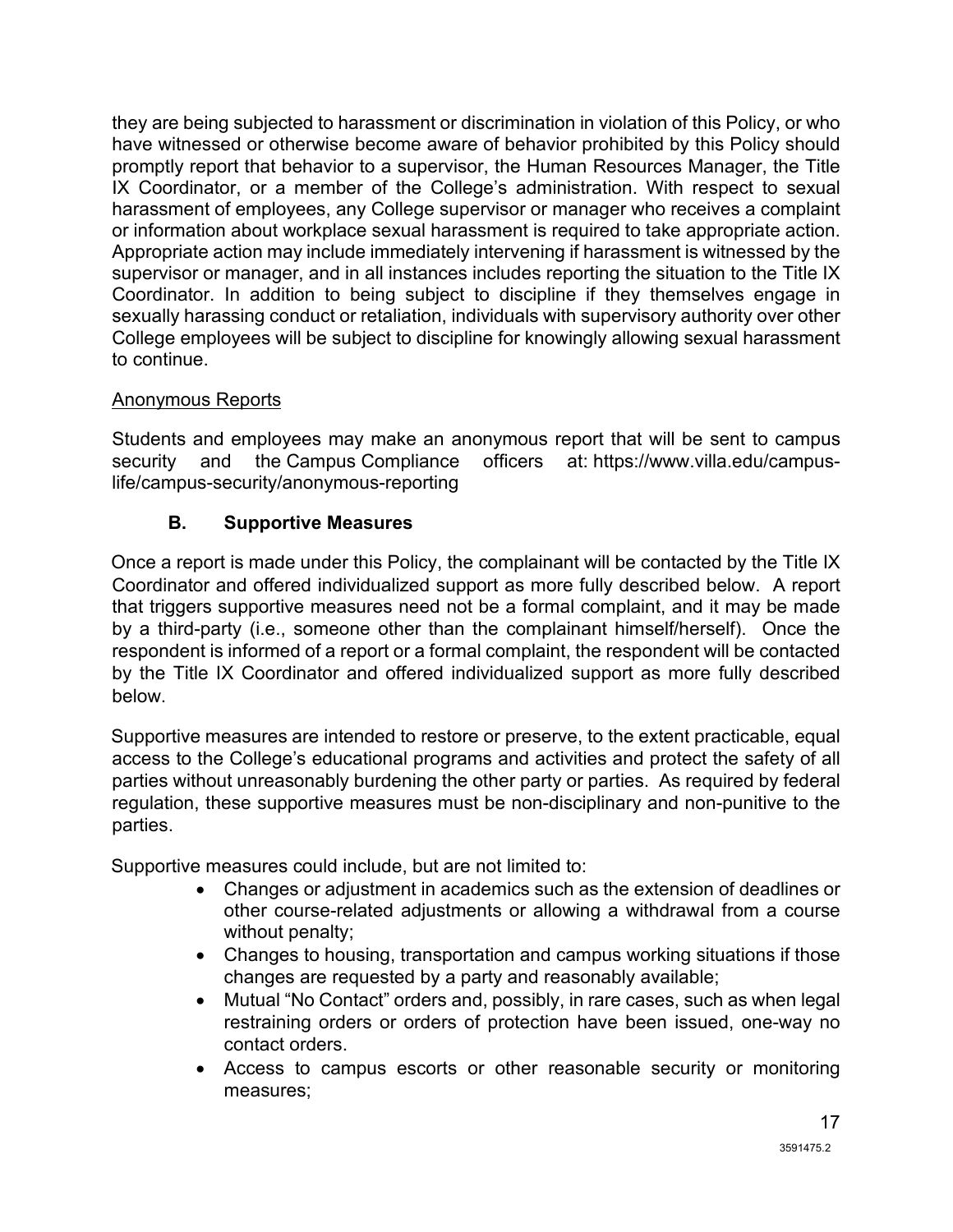- Counseling services; and
- Interim removal of a student from College will only be done pursuant to the Emergency Removal protocol, discussed below.

The Title IX Coordinator is responsible for coordinating the implementation of supportive measures, including coordinating with the various College departments and offices that may be involved. Supportive measures will be offered free of charge.

If a party's request for a supportive measure is denied, the party will be afforded an opportunity to have the denial promptly reviewed to assess whether the supportive measure is reasonable under the circumstances. In addition, each party will, upon request, be afforded the opportunity for a prompt review of the need for and the terms of no contact orders and other supportive measures that have been implemented, including the potential modification of these measures, to the extent that the party is affected by the measure(s) being reviewed. Requests to review a decision with regard to the denial of or need for supportive measures, including a no contact order, should be submitted in writing to Deputy Title IX Coordinator, DJ Schier, who is the Director of Student Affairs. Each party will be allowed to submit evidence in support of, or in opposition to, the request to the extent the supportive measures under review affects that party. Additional information about how to request a review will be included in a written communication that will outline the supportive measures offered and any that were requested by the party but denied.

## **C. Emergency Removal of Student Respondents**

<span id="page-18-0"></span>In some cases, the College may undertake an emergency removal of a student respondent in order to protect the safety of College community, which may include contacting local law enforcement to address imminent safety concerns.

Emergency removal is not a substitute for reaching a determination as to a respondent's responsibility for the sexual harassment allegations; rather, emergency removal is for the purpose of addressing imminent threats posed to any person's physical health or safety, which may arise out of the sexual harassment allegations.

Prior to removing a student respondent through the emergency removal process, the College will undertake an individualized safety and risk analysis. If the individualized safety and risk analysis determines that an immediate threat to the physical health or safety of any student, including the student respondent, or other individual justifies removal, then a student respondent will be removed. This is the case regardless of the severity of the allegations and regardless of whether a formal complaint was filed.

After determining a student respondent is an immediate threat to the physical health or safety of an individual, the Title IX Coordinator will provide written notice of the emergency removal to both the complainant and respondent. This notice will contain: (1) the date the removal is set to begin, (2) the reason for the emergency removal, (3) the consequences of non-compliance, and (4) how to appeal the decision.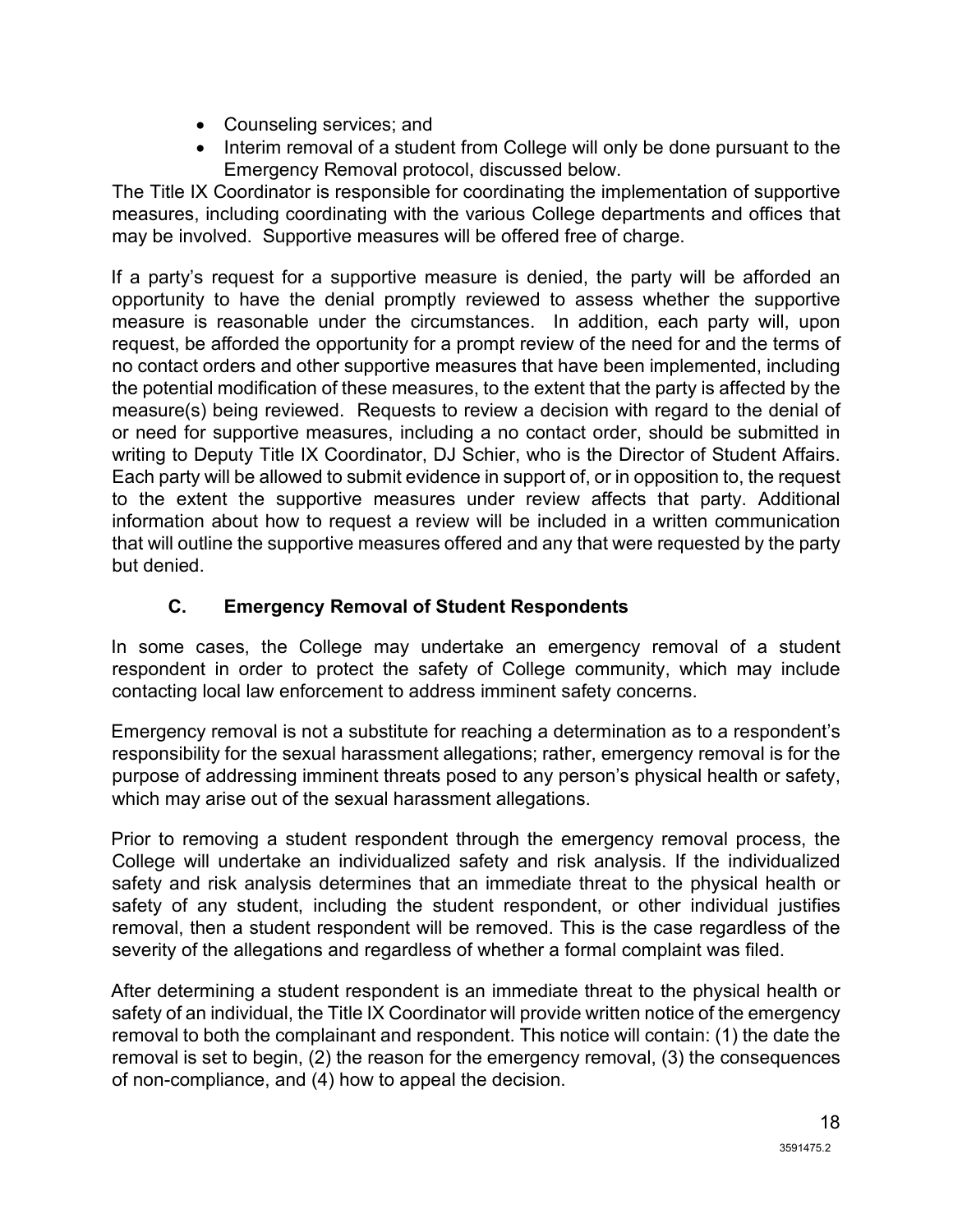If a student respondent disagrees with the decision to be removed from campus, the respondent may appeal the decision. The respondent must provide written notice of the intent to appeal, which shall include the substance of the appeal, to the Deputy Title IX Coordinator, DJ Schier, at dschier@villa.edu within 10 days of receiving the notice of removal. The burden of proof is on the student respondent to show that the removal decision was incorrect. The Director of Student Affairs will issue a determination in response to the request and notify both parties of the determination.

This section applies only to student respondents. Employee respondents are not subject to this section and may be placed on administrative leave pursuant to the College's policies and/or collective bargaining agreements during the pendency of a Title IX grievance process.

# **D. Disability Accommodation**

<span id="page-19-0"></span>A Complainant or Respondent with a disability who requires accommodation in the complaint, investigation, hearing or any other phase of the process is responsible for disclosing the need for accommodation to the Title IX Coordinator. The Title IX Coordinator may consult with the appropriate College offices and officials in deciding whether to grant a disability accommodation request.

# **E. Amnesty for Students**

<span id="page-19-1"></span>The health and safety of every student at the College is of utmost importance. Villa Maria College recognizes that students who have been drinking and/or using drugs (whether such use is voluntary or involuntary) at the time that violence, including but not limited to domestic violence, dating violence, stalking, or sexual assault occurs may be hesitant to report such incidents due to fear of potential consequences for their own conduct. The College strongly encourages students to report domestic violence, dating violence, stalking, or sexual assault to institution officials. A bystander acting in good faith or a reporting individual acting in good faith that discloses any incident of domestic violence, dating violence, stalking, or sexual assault to the College's officials or law enforcement will not be subject to the College's code of conduct action (including but not limited to action under this policy) for violations of alcohol and/or drug use policies occurring at or near the time of the commission of the domestic violence, dating violence, stalking, or sexual assault.

# <span id="page-19-2"></span>**F. Grievance Process**

# a. **Filing a Formal Complaint.**

A formal complaint is necessary to initiate the College's grievance process, meaning an investigation and adjudication process. A formal complaint must be in written form and must be signed by the complainant. A third-party or anyone other than the victim of the misconduct may not file a formal complaint. However, a formal complaint may be filed by a parent or guardian of a minor person.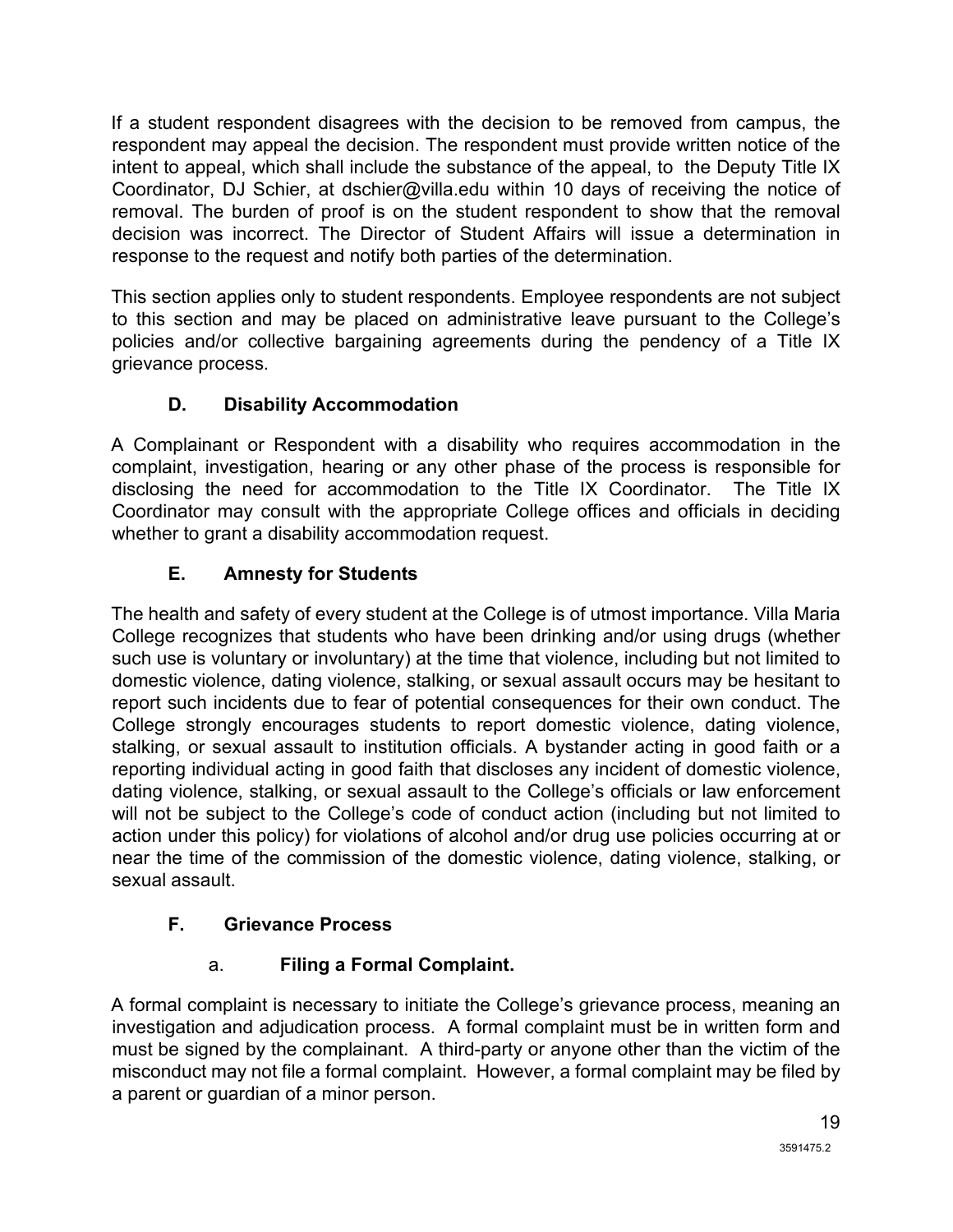A formal complaint is a document filed by a complainant or signed by the College's Title IX Coordinator alleging sexual harassment against a respondent and requesting that the College investigate the allegation. The respondent may be either a student or an employee or a visitor, independent contractor, intern, or volunteer of the College. A formal complaint may be filed with the Title IX Coordinator in person, by mail, or by electronic mail to:

> Brian Emerson Title IX Coordinator 716.961.1838 bemerson@villa.edu Villa Marie College Felician Hall, Room 119 240 Pine Ridge Road Buffalo, NY 14225

In order to qualify as a formal complaint, the document must contain the complainant's physical or electronic signature, or otherwise indicate that the complainant is the person filing the formal complaint.

If a complainant declines to sign a formal complaint or does not wish to participate in the complaint and adjudication process, or the complainant's identity is unknown, and the Title IX Coordinator determines there is sufficient cause to file a formal complaint, the Title IX Coordinator may file a formal complaint. In such cases, the Title IX Coordinator is not considered to be a complainant or other party under this Policy.

The Title IX Coordinator will consider the wishes of the complainant not to proceed with the investigation and adjudication process. However, the Title IX Coordinator may file a formal complaint if the Title IX Coordinator determines that the allegations are such that it would be unreasonable not to proceed despite the wishes of the complainant.

In making this determination, the Title IX Coordinator will consider, among other factors: the risk that the alleged perpetrator will commit additional acts of sexual misconduct or other violence, which may be assessed by evaluating:

- whether there have been other complaints about the same alleged perpetrator;
- whether the alleged perpetrator has a history of arrests or records from a prior school indicating a history of violence;
- whether the alleged perpetrator threatened further sexual violence or other violence against the victim or others;
- whether the sexual violence was committed by multiple perpetrators whether the sexual violence was perpetrated with a weapon;
- whether the victim is a minor: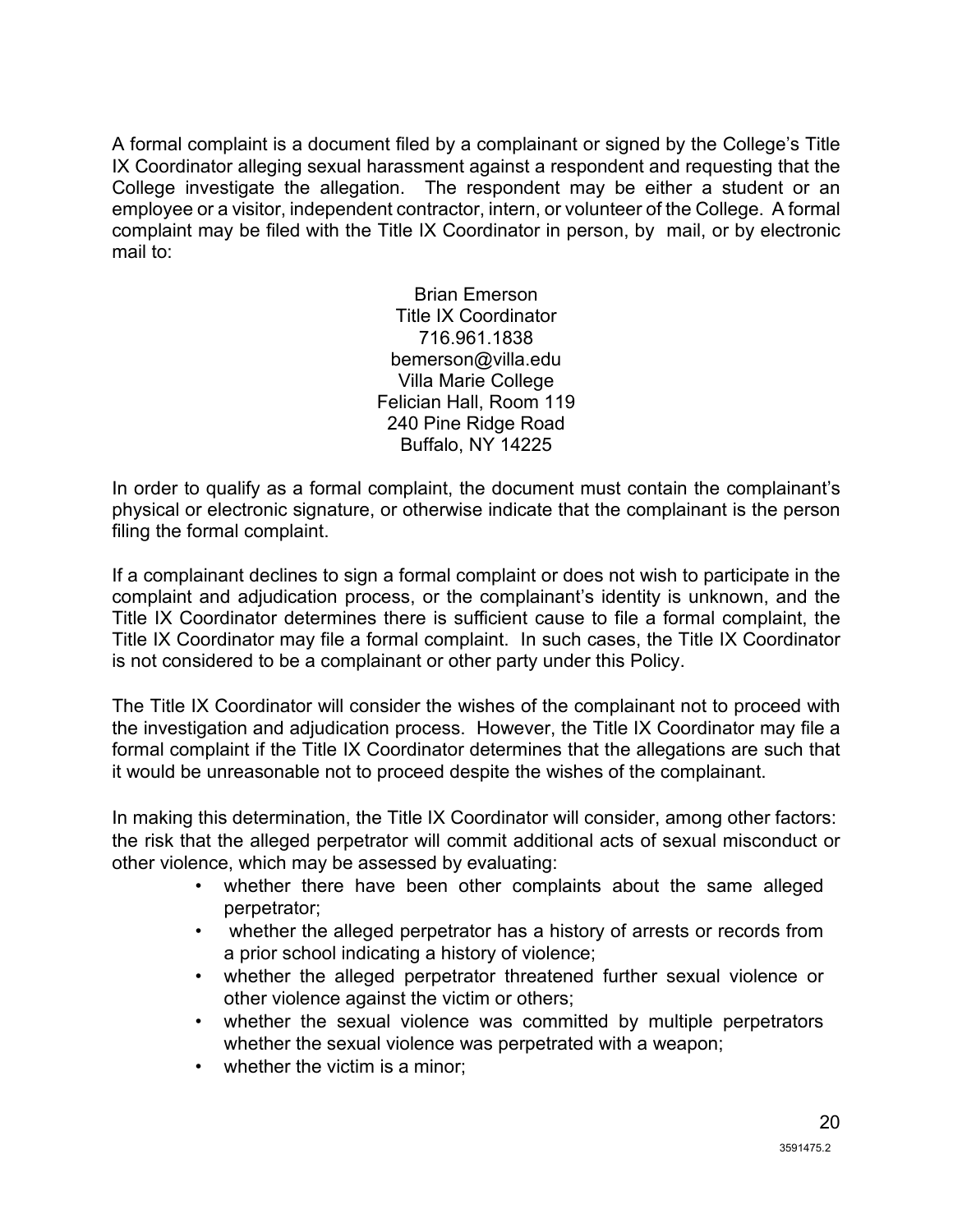- whether the College possesses other means to obtain relevant evidence of the prohibited conduct (e.g., security cameras or personnel, physical evidence);
- whether the victim's report reveals a pattern of perpetration (e.g., via illicit use of drugs or alcohol) at a given location or by a particular group.

Additionally, where the respondent is not enrolled at the College and is not employed by the College, the College may decline to process the complaint through the Grievance Process. The College may take the steps it deems appropriate under the circumstances.

If the Title IX Coordinator determines that the Complainant's request that the College not conduct an investigation can be honored, the College will still assist with academic, transportation, employment, and other reasonable and available supportive measures.

If the Title IX Coordinator determines that the Complainant's request that the College not conduct an investigation cannot be honored, and an investigation is necessary, the College will notify the Complainant and take immediate action as necessary to protect and assist him/her and, if the Complainant declines to file a formal complaint, the Title IX Coordinator will do so.

## b. **Mandatory Dismissal of Title IX Category Charges**

The Title IX Coordinator will review a formal complaint filed by a Complainant. In order to comply with Title IX regulations, the Title IX Coordinator must "dismiss" the Title IX Category violation(s) if it is apparent that the allegations are not within the scope of Title IX, including that the conduct alleged:

- would not constitute sexual harassment as defined in Section XX, even if proved,
- did not occur in the College's education program or activity, or
- did not occur against a person in the United States.

Notice of dismissal of the Title IX Category violation(s) will be in writing and issued to both the Complainant and Respondent. The Title IX Coordinator may determine at any point in the process that facts have emerged that require the dismissal of a Title IX Category violation. A decision to dismiss a Title IX Category violation is immediately appealable by the complainant, pursuant to the appeals section set forth in this Policy.

Even if Title IX Category violations are subject to dismissal, the College may continue to process the allegations as College Category violations, assuming that the allegations, if true, would constitute College Category violations.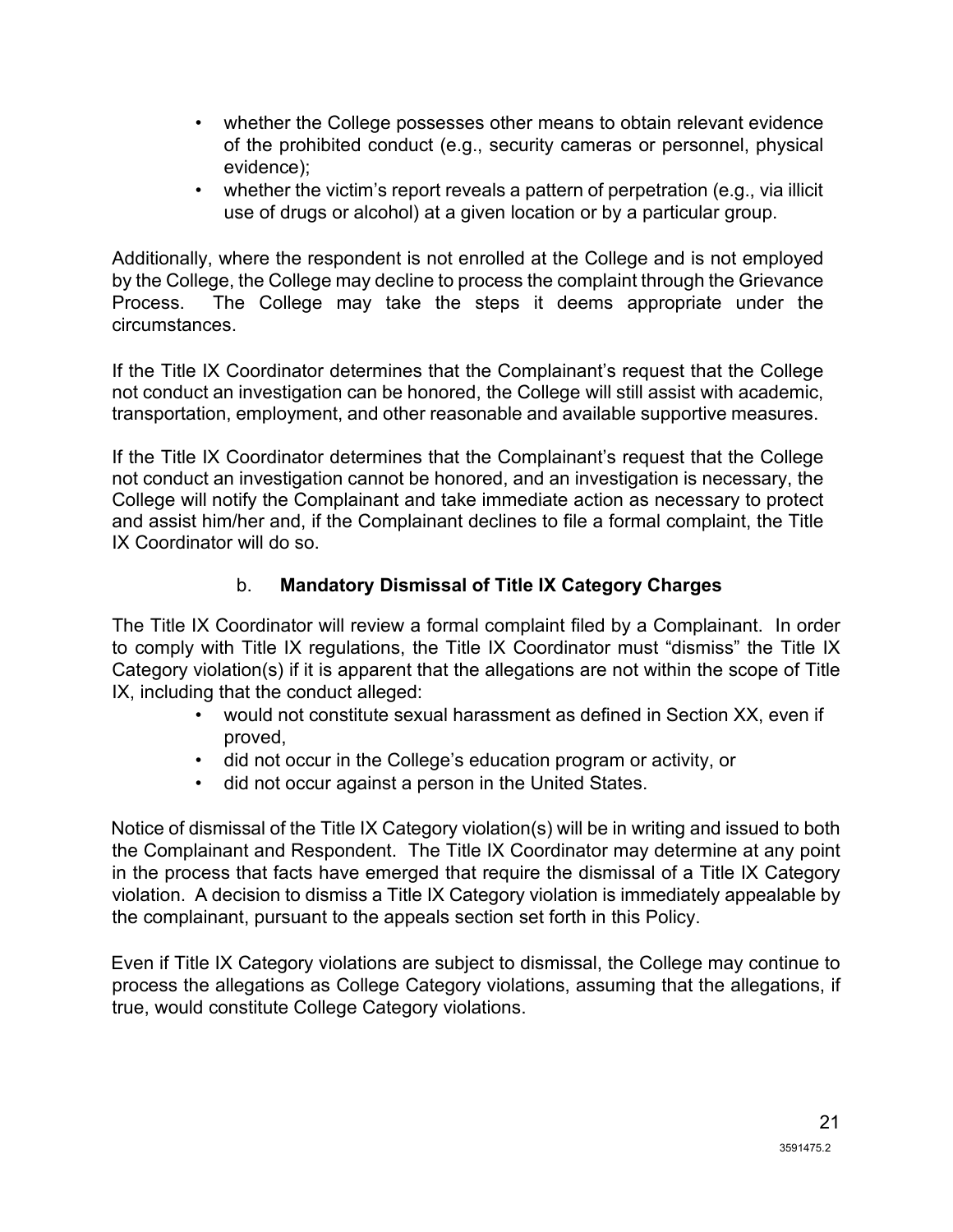### c. **Discretionary Dismissal of Title IX Category Charges**

The Title IX Coordinator may, but is not required to, dismiss formal complaints in the following circumstances:

- When the complainant withdraws a formal complaint;
- When the respondent is no longer enrolled in or employed by the College; and
- Where specific circumstances prevent the College from gathering evidence (such as where a complainant refuses to cooperate but does not withdraw a formal complaint).

The decision to dismiss or not to dismiss a charge under these circumstances will depend on the totality of the situation.

#### <span id="page-22-0"></span> $X_{-}$ **Informal Resolutions Policy**

### **A. Informal Resolution Process**

An Informal Resolution Process is a voluntary process in which a trained facilitator assists the parties in resolving the allegations made by a complainant. An Informal Resolution prioritizes educational and conciliatory approaches over more adversarial contestation of the facts. One objective of the Informal Resolution is to provide to the parties an opportunity to hear each other's concerns and address them as collaboratively and usefully for the parties as possible, with the assistance of the facilitator.

The intent of an Informal Resolution Process is for the parties to undertake a facilitated discussion regarding the matters at issue related to the allegations to see if they can reach agreement on a resolution that leaves both parties feeling satisfied with that resolution. The Informal Resolution Process is not available if the respondent in a sexual misconduct complaint is a faculty or staff member of College and the complainant is a student. Supportive measures are available to both parties in the same manner as they would be if the formal complaint were proceeding under the formal grievance and hearing process.

## **B. Steps Prior to the Informal Resolution Process**

The Title IX Coordinator will offer the Informal Resolution Process to the parties after a formal complaint is filed by a complainant. Both parties must consent to use the Informal Resolution process. Either party in an Informal Resolution process may terminate it at any time and the complaint will proceed to the formal grievance and hearing process. In some instances, as detailed below, the facilitator in the Informal Resolution process may terminate the process as well.

A written notice will be given to both parties before entering an Informal Resolution Process, and both parties must consent to the process in writing. No party should feel intimidated, coerced or threatened to participate in an Informal Resolution Process, or to withdraw from an Informal Resolution Process.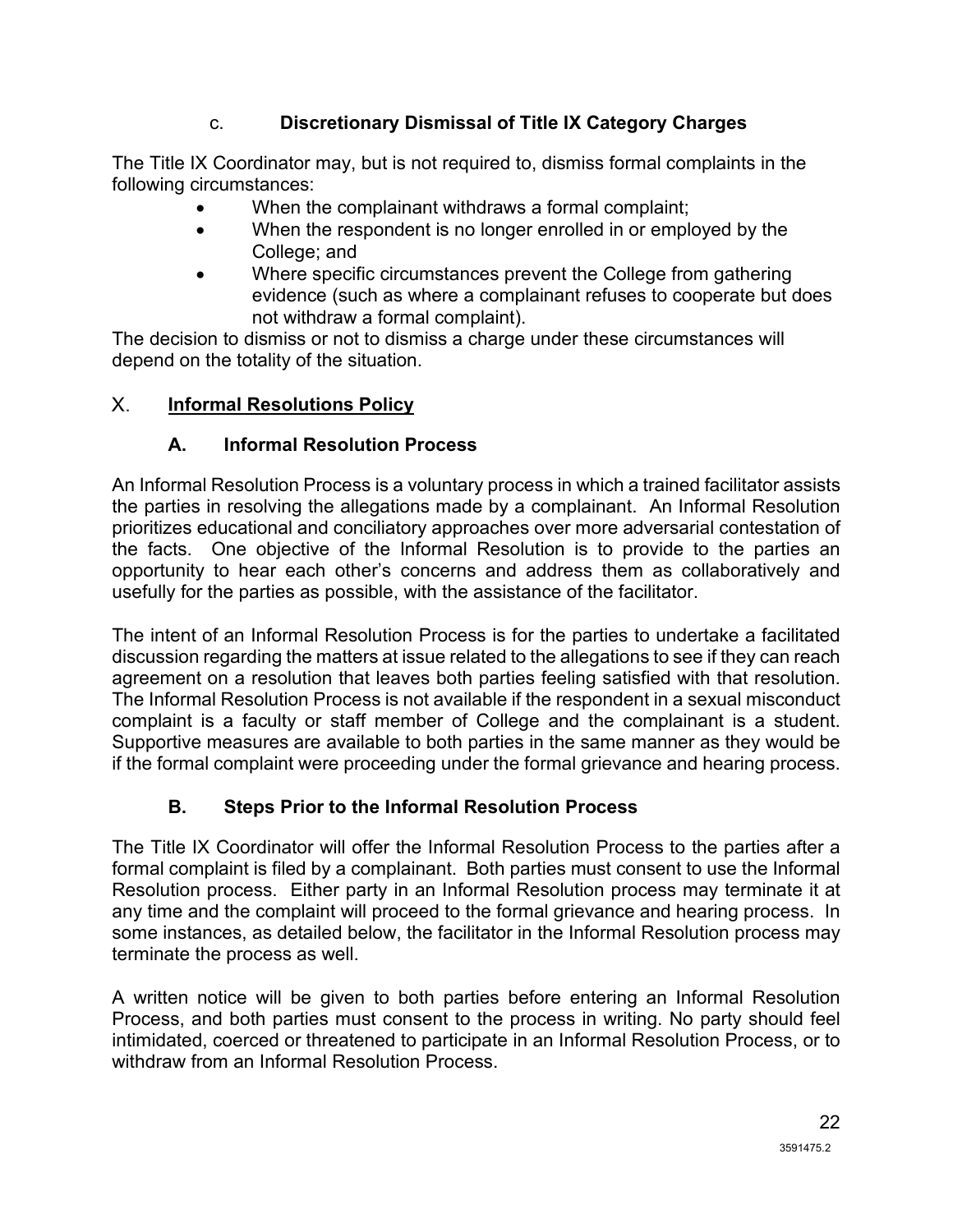If both parties consent to participate in the Informal Resolution process, the College will assign a facilitator who will act in an independent, impartial manner to facilitate a resolution between the parties. The facilitator will be trained on how to perform the role. The facilitator will also be screened to ensure that such person is free from conflicts of interest and bias.

## **C. How the Process Works**

The facilitator will schedule one or more meetings with the parties. The facilitator will assist the parties in communicating information and opinions to the facilitator and each other regarding the allegations in an effort to find common ground and a resolution of the allegations that is satisfactory to both parties. The facilitator may meet separately with each party to explore the party's views about the allegations and desired outcome from the process. Either party can elect to have any meeting occur so that the parties are in different rooms and the facilitator "shuttles" between the parties.

The facilitator's role is to conduct the Informal Resolution process in a way that is impartial and does not favor one party over the other. The facilitator will not be available as a witness in any hearing that may occur should either party terminate the Informal Resolution process before a resolution. This is in keeping with the concept that the facilitator is impartial and is only facilitating the interaction between the two parties and is not listening or taking notes for any purpose other than assisting the parties.

Should the Formal Complaint be returned to the formal grievance and hearing process of this policy, the parties may not disclose information shared by the other party during the informal resolution process in the hearing. This confidentiality protection does not apply to information that is learned outside the Informal Resolution process through the investigation or otherwise.

# **D. Possible Outcomes of the Process**

A resolution is reached only if both parties agree. The facilitator will not impose an outcome, although they may assist the parties in suggesting resolutions that appear to meet the parties' needs. If there is no agreement on a resolution, the complaint is returned to the formal grievance and hearing process outlined in this policy. A party may terminate the informal process at any time before the final written resolution is signed. If an agreement is reached, the facilitator will draft a document reflecting the agreement between the parties that becomes final once it is signed by both parties. This written and signed resolution indicates that the complaint has been resolved under this policy without the need for further investigation or to pursue the formal grievance and hearing process. If an Informal Resolution Process does not result in an agreed-upon resolution, the complaint returns to the formal grievance and hearing process outlined in this Policy.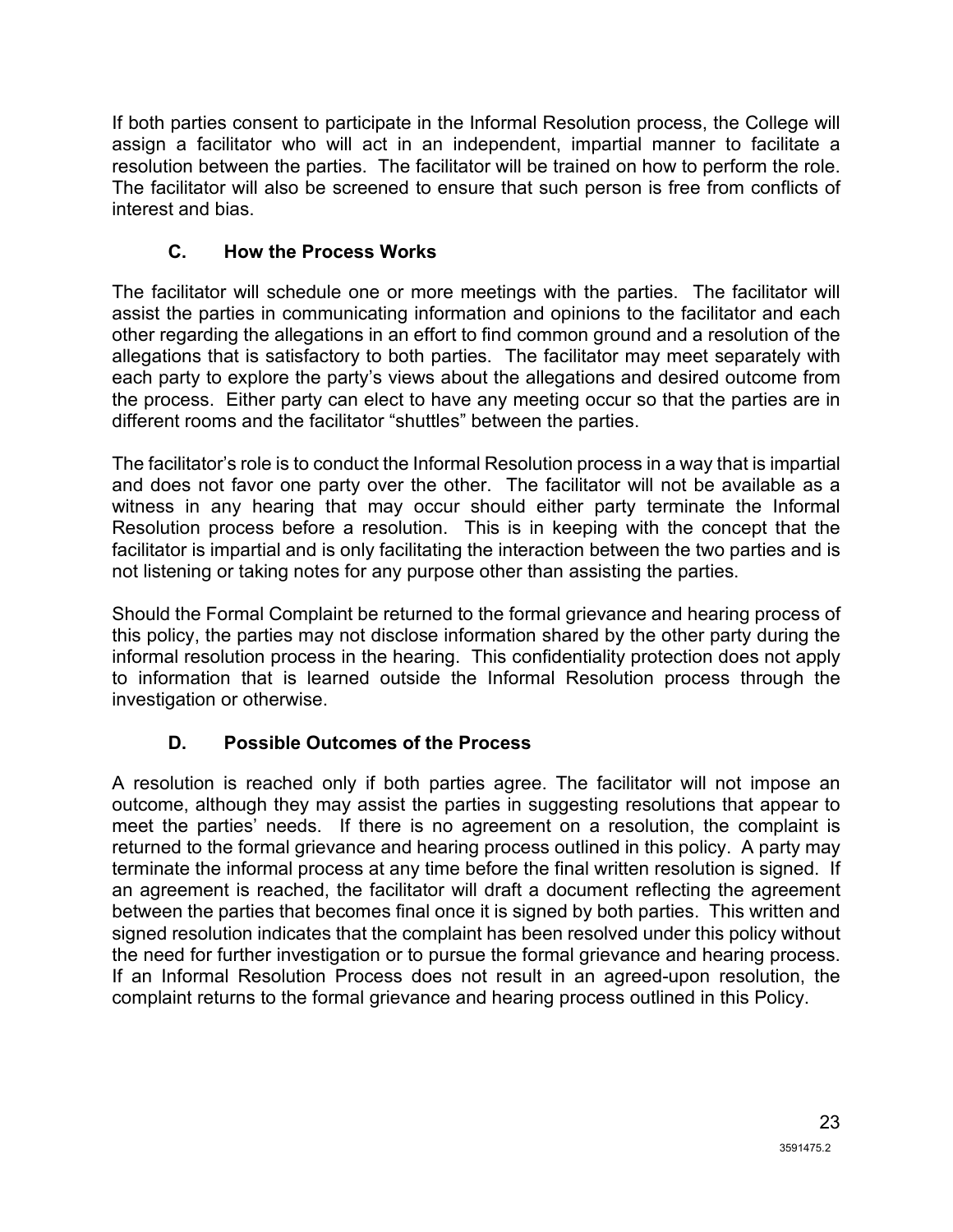#### <span id="page-24-0"></span> $XL$ **Investigation Procedures**

### **A. Appointment of Investigator**

Where a formal complaint has been filed, and in the absence of an informal resolution, the College will appoint an investigator to conduct an investigation into the allegations in the formal complaint. The investigation is an impartial fact-finding process.

The College may appoint any qualified investigator, who may be a person internal or external to the College. The College also may appoint more than one investigator in the College's sole discretion. Generally, if the formal complaint involves employees, the Director of Human Resources will conduct the investigation. If the Title IX Coordinator is implicated in the report, the President will be responsible for designating an investigator to conduct the investigation. If, in a rare case, it would be inappropriate for the Title IX Coordinator or President to designate an investigator to conduct the investigation, then the Chair of the Board of Trustees will make this designation.

## **B. Temporary Delay Due to Concurrent Law Enforcement Investigation**

The College's investigation may be temporarily delayed where there is a concurrent law enforcement investigation if necessary to avoid interference with the law enforcement investigation. Any such delay shall not exceed ten (10) days unless the law enforcement agency requests and justifies a longer delay.

### **C. Notice of Investigation**

The Complainant and Respondent shall receive a Notice of Investigation & Allegations (NOIA) referencing the violation(s) of this policy alleged to have been committed and the range of possible disciplinary sanctions and remedies following any determination of responsibility. The NOIA will include, to the extent known:

- the identities of the involved parties;
- the date, time, location and factual allegations concerning the alleged violation;
- the policy provisions allegedly violated;
- a description of the investigation and adjudication process;
- potential sanctions;
- the right to an advisor of their choice, who may be, but is not required to be, an attorney;
- their right to inspect and review evidence in accordance with this policy;
- notice that knowingly making false statements or knowingly submitting false information is prohibited under the Student Code of Conduct; and
- that the Respondent is presumed not responsible for the alleged conduct and that a determination regarding responsibility is made at the conclusion of the process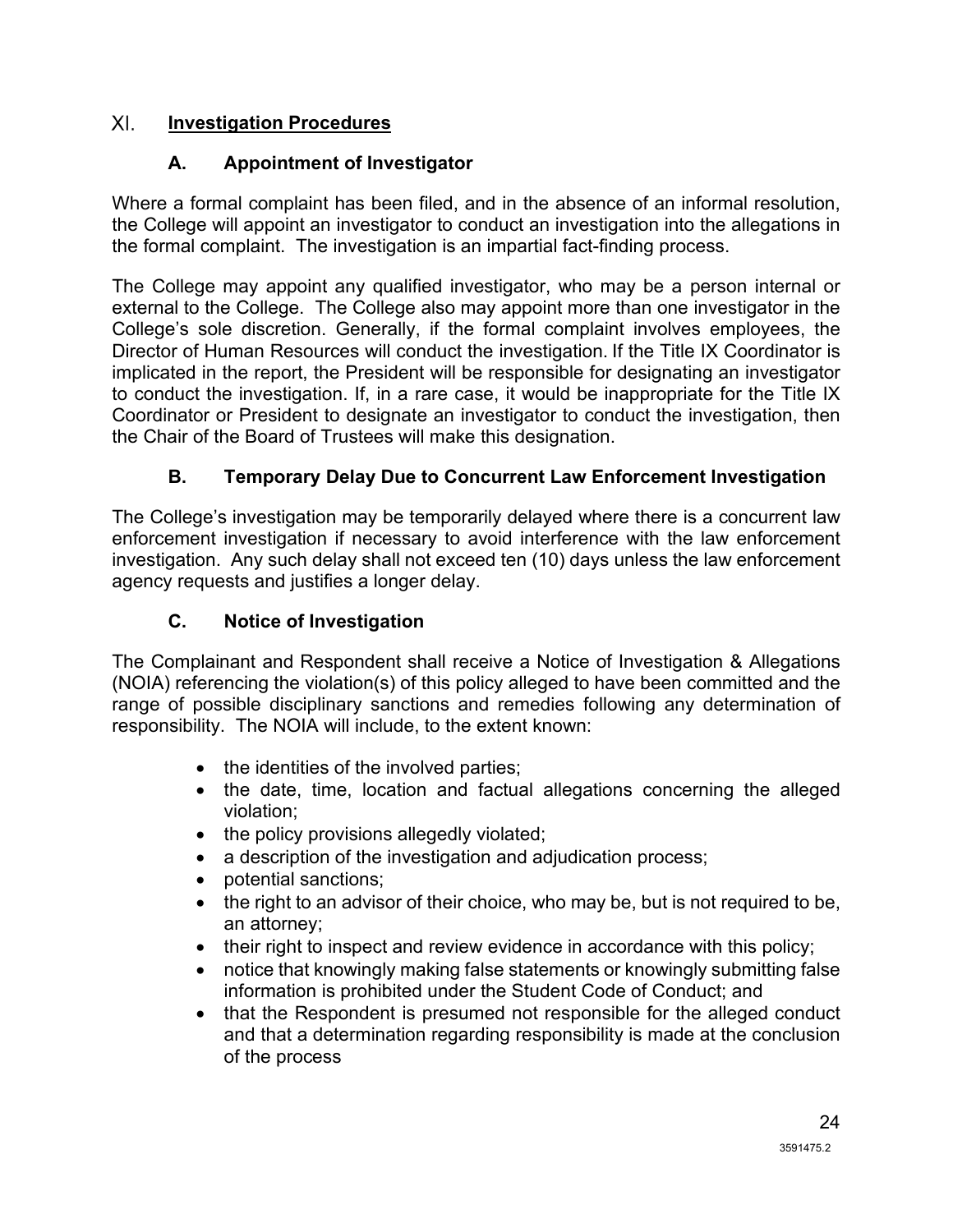If, in the course of the investigation, the College decides to investigate allegations that are not included in the notice initially provided to the parties, the Title IX Coordinator or designee will provide notice of the additional allegations to the parties.

# **D. Notice of and Opportunity to Object to Investigator**

The Complainant and Respondent will be provided with notice of the name of the appointed investigator and an opportunity of not more than two (2) days after the notice to raise an objection to the investigator based on any alleged conflict of interest known to the party. If an objection is raised, the Title IX Coordinator will determine whether a conflict of interest in fact exists and necessitates the replacement of the investigator.

# **E. Meetings and Interviews to Gather Information**

The Complainant and Respondent will be provided with advance written notice of the date, time, location, participants, and purpose of any meeting or interview in which they are invited to or expected to participate. The Complainant and Respondent have a right to be accompanied by an advisor of their choice, who may be an attorney. The College does not appoint an advisor for a party during the investigation phase of the process.

The Complainant and the Respondent will be given an equal opportunity to present information. This includes the opportunity to present fact or expert witnesses and other evidence that the party believes tends to prove or disprove the allegations. However, at all times, the burden of gathering evidence remains with the College. The investigator may decline to interview any witness or to gather information the investigator finds to be not relevant or otherwise excludable (e.g., sexual history of the complainant with a person other than the respondent, materials subject to a recognized privilege, medical records in the absence of a release by the subject of the records, etc.). The investigator will determine the order and method of investigation.

Questions and evidence about the Complainant's sexual predisposition or prior sexual behavior are not relevant, other than questions and evidence about the Complainant's prior sexual behavior that (a) are offered to prove that someone other than the Respondent committed the alleged misconduct, or (b) concern specific incidents of the Complainant's prior sexual behavior with respect to the Respondent and are offered to prove consent.

No unauthorized audio or video recording of any kind is permitted during investigation meetings or interviews. If the investigator elects to audio and/or video record interviews, all involved parties involved in the meeting or interview will be made aware that audio and/or video recording is occurring.

# **F. Opportunity for Inspection and Review of Evidence**

The Complainant and Respondent will be provided an equal opportunity to inspect and review any evidence obtained in the investigation directly related to the allegations gathered in the investigation and regardless of whether the information will be relied on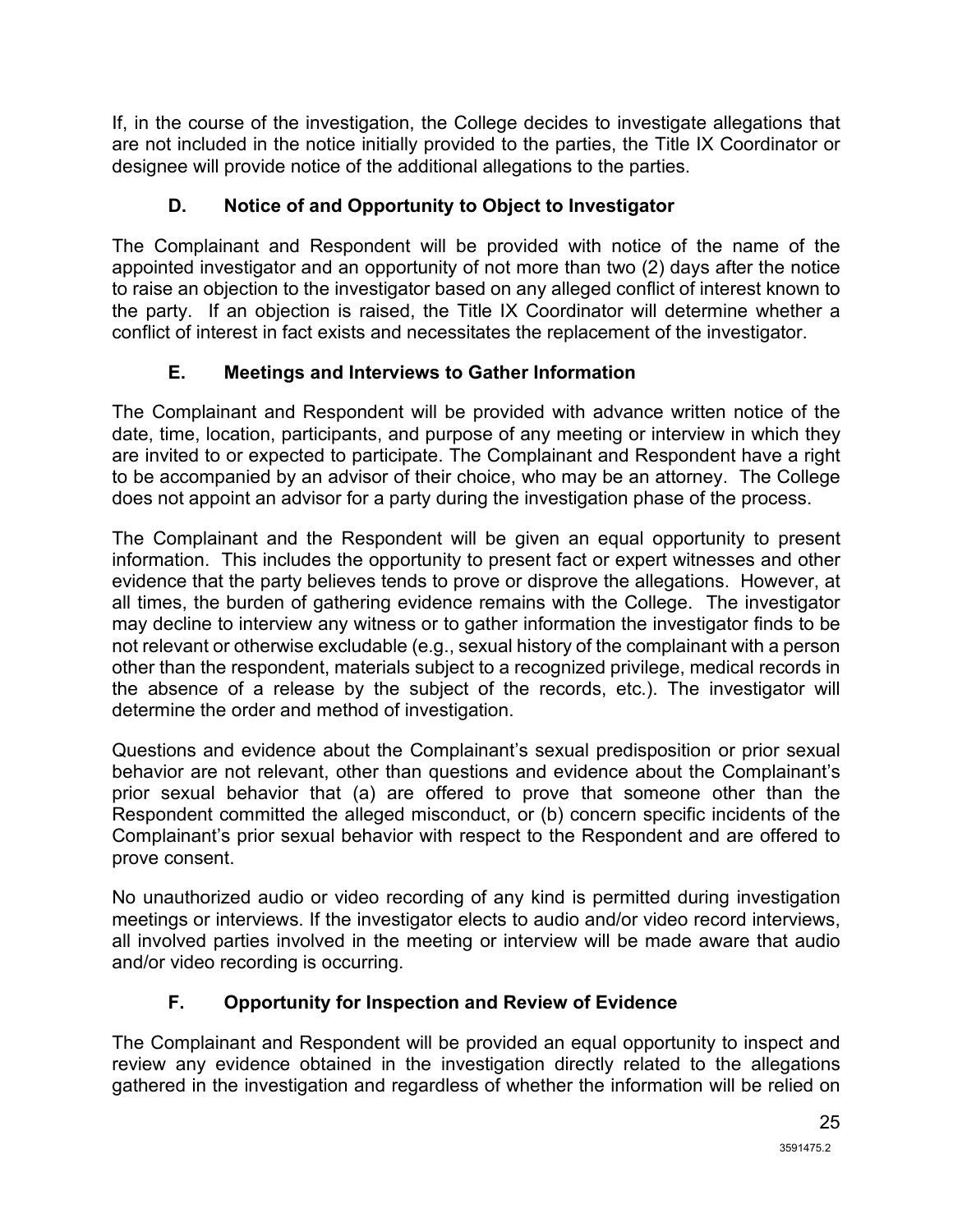in reaching a determination. The parties and their advisors may not make photocopies or take photographs of the materials and are prohibited from disseminating any of the materials subject to inspection and review with any individuals outside of those engaged in the grievance process. Prior to the conclusion of the investigative report, the Complainant and Respondent, and each party's advisor of choice, if any, will be provided a copy (which may be sent in hard copy or electronic format or made available through an electronic file sharing platform) of the evidence, subject to redaction permitted and/or required by law. The Complainant and Respondent will be provided with at least ten (10) days to submit a written response, which the investigator will consider prior to completion of the investigative report. The investigator will determine if additional investigation is necessary and, if so, will complete any additional investigative steps.

# **G. Investigative Report**

At the conclusion of the investigation, the investigator will complete a written investigative report that fairly summarizes the relevant evidence. The investigator need not include information in the investigative report that the investigator determines not relevant or otherwise excludable. The investigator will submit the investigative report to the Title IX **Coordinator** 

At least ten (10) days prior to a hearing to determine whether there is responsibility for the allegations, the Complainant and Respondent, and each party's advisor if any, will be provided a copy of the investigative report (which may be sent in hard copy or electronic format or made available through an electronic file sharing platform), subject to redaction permitted and/or required by law.

# **H. Consolidation of Cases**

The Title IX Coordinator may determine that cases where the allegations arise out the same set of facts should be consolidated for purpose of the investigation and/or adjudication. Instances where consolidation of complaints may occur include but are not limited to cross-complaints filed by the parties against each other, multiple complaints by a single complainant against a respondent, or multiple complaints by a single complainant against multiple respondents.

## **I. Investigation Timeframe**

The College will endeavor to complete an investigation within forty (45) days. An investigation may be extended for good cause, such as witness unavailability, breaks in the academic schedule, or other similar circumstances.

#### <span id="page-26-0"></span> $XII.$ **Hearing Procedures**

## **A. General**

A hearing before a Hearing Officer designated by the Title IX Coordinator will be convened not less than ten days after the parties have been provided access to the final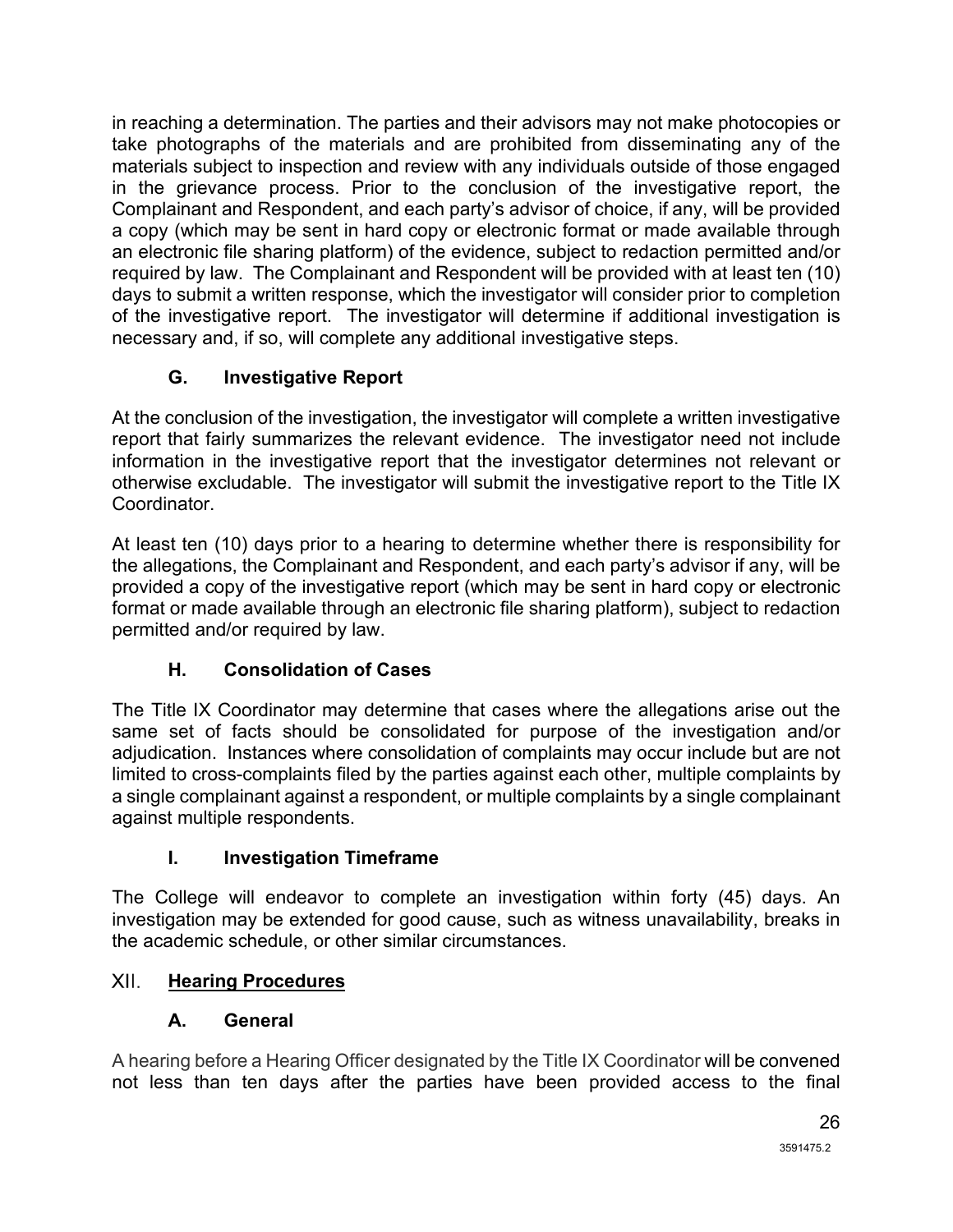investigative report, for the purpose of determining whether the Respondent is responsible or not responsible for the charge(s). The Hearing Officer may be a member of the campus community or may be external to the College, as determined by the Title IX Coordinator.

The Title IX Coordinator will notify the parties in writing of the date, time, and location of the hearing, the name of the Hearing Officer, and how to challenge participation by the Hearing Officer for bias or conflict of interest. Bias or conflict of interest will be judged by an objective standard (whether a reasonable person would conclude the decision maker is biased).

Participants in the hearing will include the Hearing Officer, the Complainant and the Respondent, their respective advisors, the investigator(s) who conducted the investigation, and witnesses (solely during their own testimony). Hearings are private. Observers or additional support personnel, other than the parties' advisors, are not allowed unless deemed necessary by the Title IX Coordinator for purposes such as accommodation of a disability. Cell phones and recording devices may not be used by the parties or their advisors in the hearing room(s).

Hearings may be conducted with all parties physically present in the same location or, at the Title IX Coordinator's discretion, any or all parties, witnesses, and other participants may appear at the live hearing virtually, with technology enabling the Hearing Officer and the parties to simultaneously see and hear any party or witness providing information or answering questions. If either party so requests, the hearing will be conducted with the parties located in separate rooms using technology as described in the preceding sentence.

The Title IX Coordinator may postpone the hearing for good cause as determined by the Title IX Coordinator. Good cause may include, without limitation, unavailability of one or more participants due to unanticipated events or circumstances, the timing of academic breaks or holidays, or other extenuating circumstances.

### **B. Procedural Matters**

The Hearing Officer is in charge of organizing the presentation of information to be considered at the hearing. Generally, the hearing will proceed in the following order:

- 1. Opportunity for Opening Statement by the Complainant
- 2. Opportunity for Opening Statement by the Respondent
- 3. Questions for the investigator(s) by the Hearing Officer and, if desired, on behalf of Complainant and the Respondent (as described below)]
- 4. Questions for the Complainant by the Hearing Officer and, if desired, on behalf of the Respondent (as described below)
- 5. Questions for the Respondent by the Hearing Officer and, if desired, on behalf of the Complainant (as described below)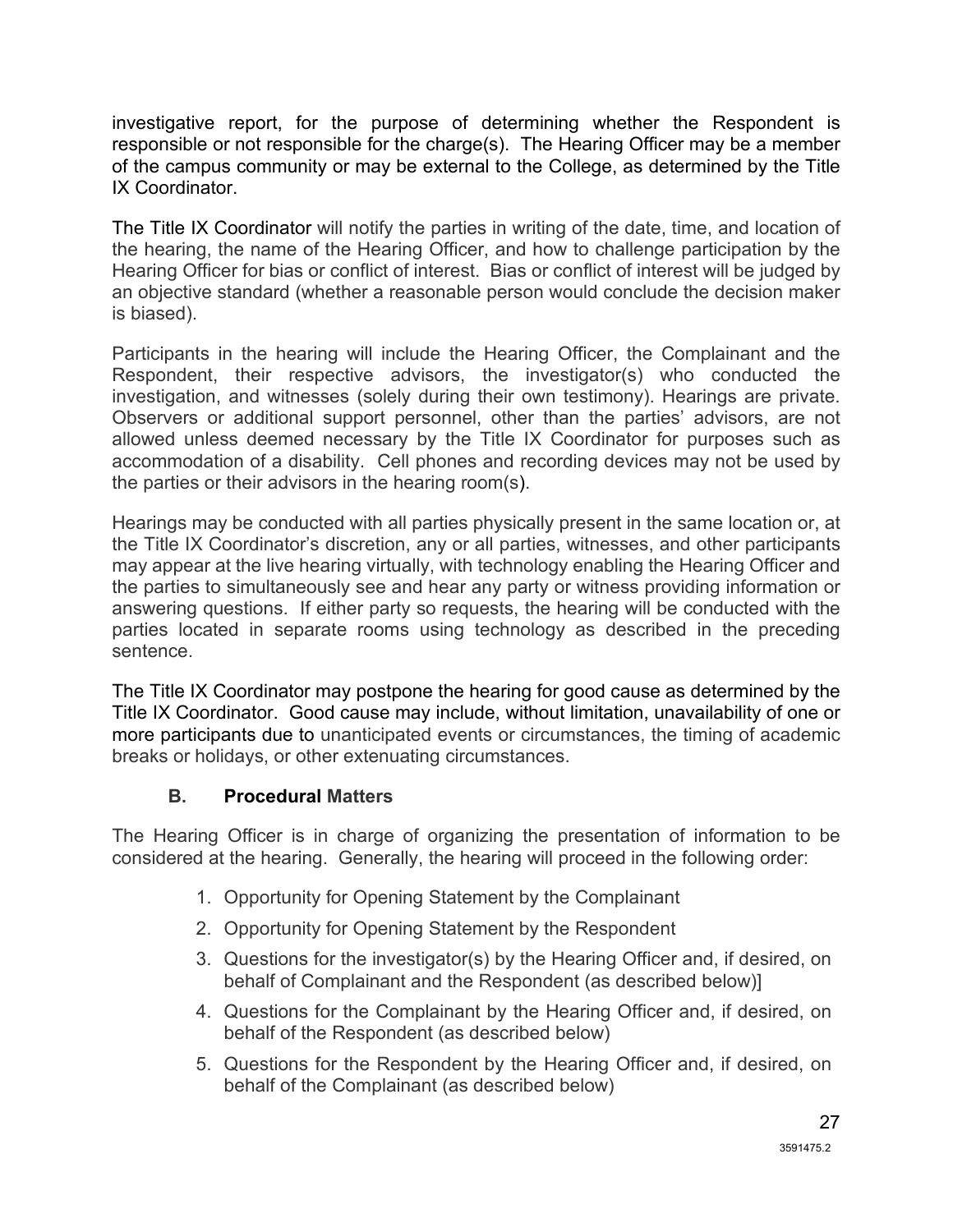- 6. Questions for each witness by the Hearing Officer and, if desired, on behalf of Complainant and the Respondent (as described below)
- 7. Opportunity for Closing Statement by the Respondent
- 8. Opportunity for Closing Statement by the Complainant

Formal rules of evidence will not apply. Except as otherwise expressly prohibited by this Policy, any information that the Hearing Officer determines is relevant may be considered, including hearsay, history and information indicating a pattern of behavior, and character evidence. All evidence previously made available to the parties for inspection and review prior to completion of the investigative report as described above will be made available at the hearing to give each party equal opportunity to refer to such evidence during the hearing, including for purposes of questioning. Absent extraordinary circumstances as determined by the Hearing Officer, no party may seek to introduce at the hearing any evidence not previously made available in accordance with the preceding sentence, other than the investigative report itself and any responses to the investigative report submitted by the parties pursuant to review and exchange provision above.

The Hearing Officer will address any concerns regarding the consideration of information prior to and/or during the hearing and may exclude irrelevant information. Subject to the terms of this Policy, the Hearing Officer will have discretionary authority to determine all questions of procedure, to determine whether particular questions, evidence or information will be accepted or considered, to call breaks or temporary adjournments of the hearing, and/or to recall parties or witnesses for additional questions as the Hearing Officer deems necessary or appropriate. The Hearing Officer may impose additional ground rules as the Hearing Officer may deem necessary or appropriate for the orderly and efficient conduct of the hearing, which will apply equally to both parties.

## **C. Advisors**

The Complainant and the Respondent may each have present with them during the hearing an advisor of their choice (at the party's expense, if the advisor is a paid advisor). If a party does not have an advisor present at the hearing, the College will provide, without fee or charge to that party, an Institution Advisor of the College's choice for the limited purpose of conducting questioning on behalf of that party as provided in this Policy.

Except with respect to questioning as described below, the advisor's role is limited to consulting with their advisee, and the advisor may not present evidence, address the Hearing Officer during the hearing, object to any aspect of the proceeding, or disrupt the hearing in any way, and any consultation with the advisee while the hearing is in progress must be done in a quiet nondisruptive manner or in writing. The advisor may consult with the advisee verbally outside the hearing during breaks, when such breaks are granted by the Hearing Officer. An advisor's questioning of the other party and any witnesses must be conducted in a respectful, nonintimidating and non-abusive manner. If the Hearing Officer determines that an advisor is not adhering to these or other ground rules, the advisor may be required to leave the hearing, and the hearing will proceed without an opportunity for the party to obtain a replacement advisor; provided, however, that the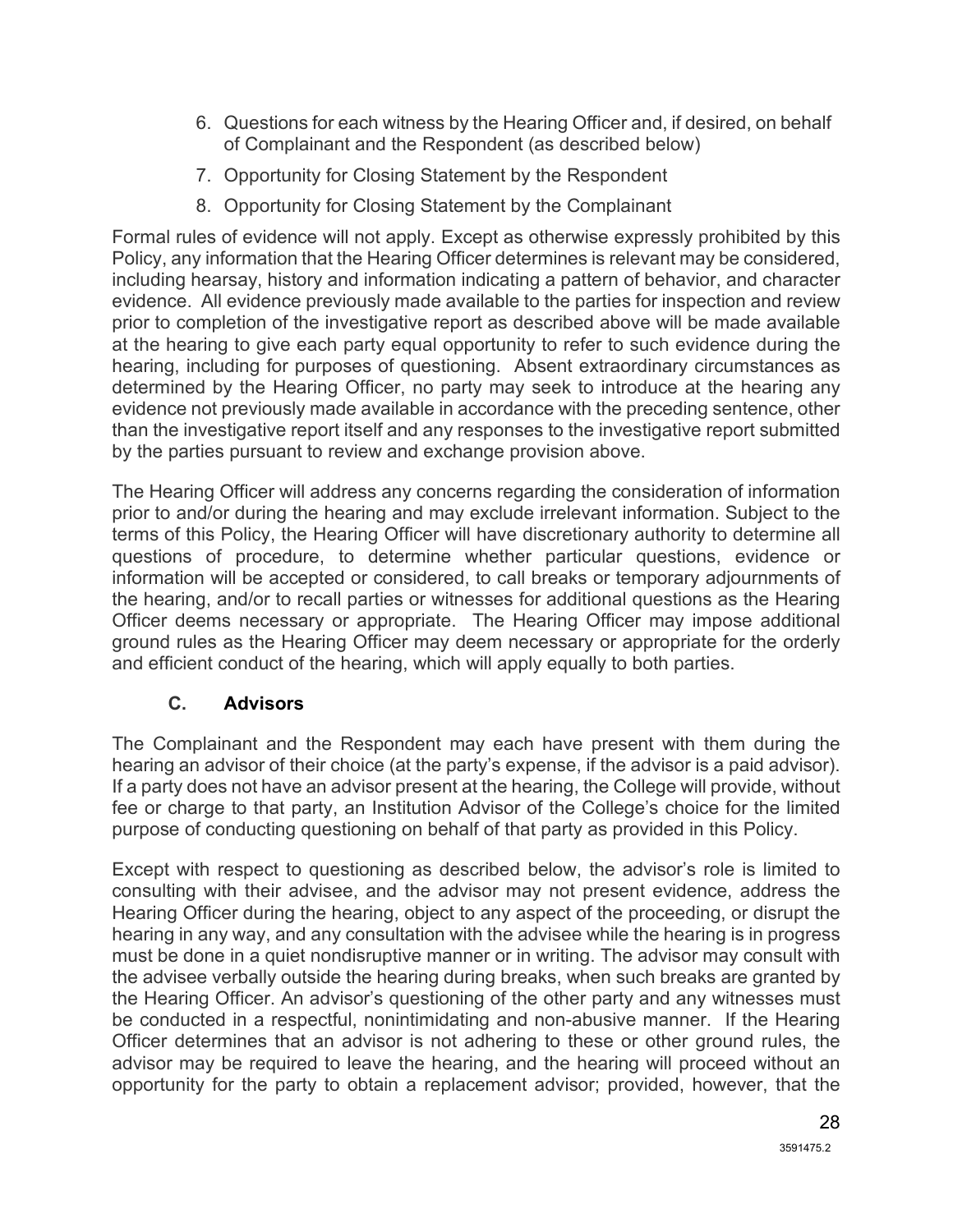College will assign an Institution Advisor of the College's choosing, without charge, for the purpose of conducting questioning on behalf of the party as provided below.

Witnesses are not permitted to bring an advisor or other person to the hearing, absent an approved disability accommodation. The Hearing Officer may be advised by and/or consult with the College's legal counsel as the Hearing Officer deems necessary or appropriate.

## **D. Questioning Procedures**

The Hearing Officer will permit each party's advisor to ask the other party and any witnesses all relevant questions and follow-up questions, including those challenging credibility; provided that questions that seek disclosure of information protected under a legally recognized privilege will not be permitted unless the person or entity holding the privilege has waived the privilege in writing. Questioning must be conducted by the party's advisor in a respectful, nonintimidating and non-abusive manner, and never by a party personally. If a party does not have an advisor present at the hearing, the Title IX Coordinator will arrange for the College to provide, without fee or charge to that party, an Institution Advisor of the College's choice to conduct cross-examination on behalf of that party.

Only relevant questions may be asked by a party's advisor to a party or witness. Before the party or witness answers a question posed by an advisor, the Hearing Officer will first determine whether the question is relevant and explain any decision to exclude a question as not relevant. Such decisions by the Hearing Officer are final and not subject to objection or reconsideration during the hearing.

Questions and evidence about the Complainant's sexual predisposition or prior sexual behavior are not relevant, other than questions and evidence about the Complainant's prior sexual behavior that (a) are offered to prove that someone other than the Respondent committed the alleged misconduct, or (b) concern specific incidents of the Complainant's prior sexual behavior with respect to the Respondent and are offered to prove consent.

If a party or witness does not submit to cross-examination at the hearing by a party's advisor as described above, the Hearing Officer may not rely on any statement of that party or witness, during the hearing or otherwise, in reaching a determination regarding responsibility. The Hearing Officer will not draw an inference as to responsibility based solely on a party's or witness's absence from the hearing or refusal to answer crossexamination questions.

The hearing will be recorded through either an audio recording or transcript. That recording or transcript will be made available to the parties, upon request, for inspection and review. Prior to obtaining access to the recording or transcript, the parties and their advisors must acknowledge in writing that they will not disseminate any of the testimony heard or evidence obtained in the hearing or use such testimony or evidence for any purpose unrelated to the grievance process.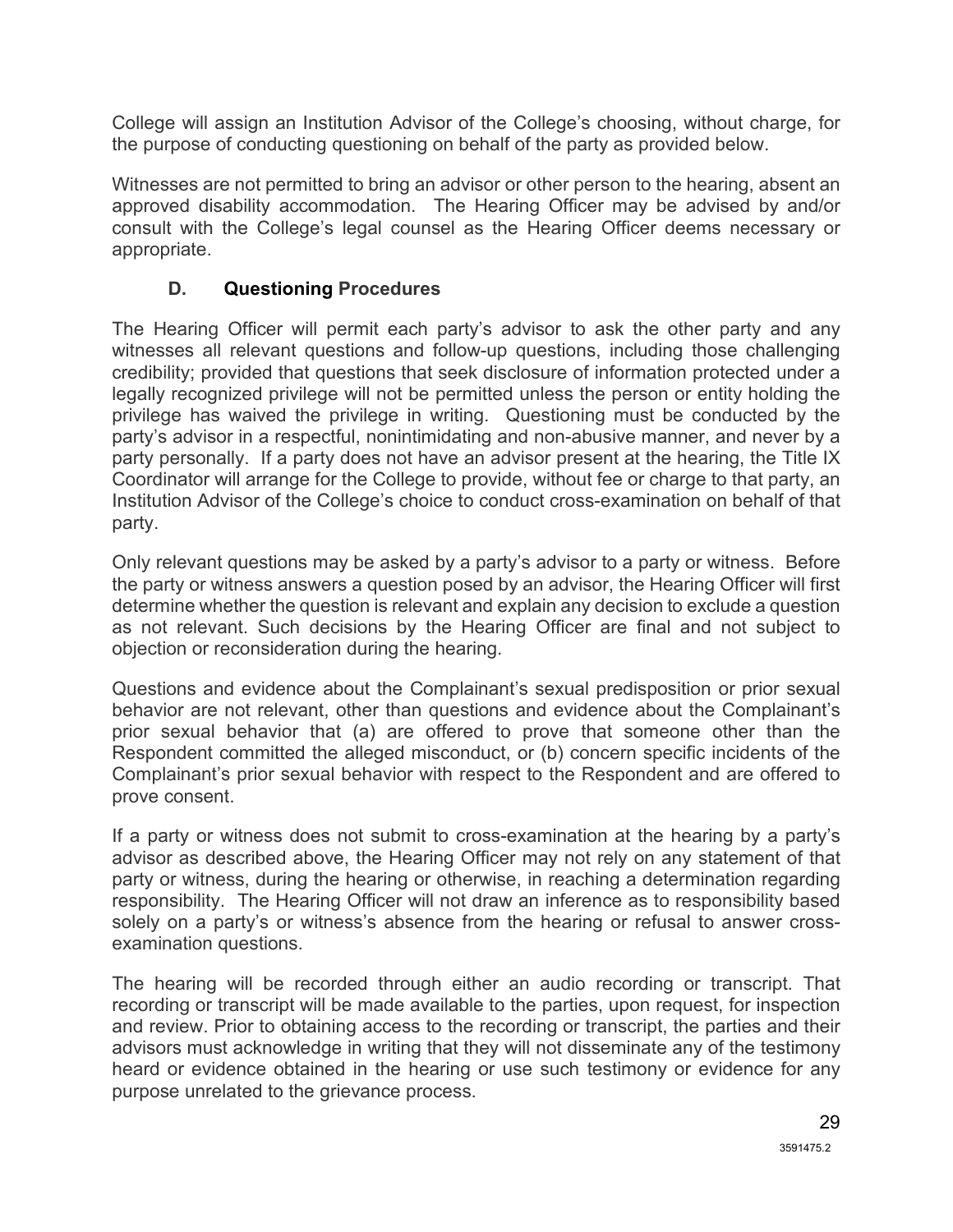### **E. Hearing Determinations**

Following conclusion of the hearing, the Hearing Officer will deliberate and render a determination as to whether the Respondent is responsible or not responsible for the alleged violation(s). The Hearing Officer will use "preponderance of the evidence" as the standard of proof to determine whether each alleged violation of the Policy occurred. "Preponderance of the evidence" means that the Hearing Officer must determine whether, based on the evidence presented, it is more likely than not that the Respondent engaged in the conduct charged.

Each party may submit a written personal impact statement to the Title IX Coordinator for consideration by the Hearing Officer in determining an appropriate sanction if there is a finding of responsibility on one or more of the charges. The parties must submit their statements to the Title IX Coordinator within 24 hours after the conclusion of the hearing. The Title IX Coordinator will provide each of the parties an opportunity to review any statement submitted by the other party.

In addition to the impact statement(s), if any, factors considered when determining sanctions may include:

- $\bullet$  the nature and severity of, and circumstances surrounding, the violation(s);
- the Respondent's state of mind at the time of the violation(s) (intentional, knowing, bias-motivated, reckless, negligent, etc.);
- the Respondent's previous disciplinary history;
- the need for sanctions to bring an end to the conduct; and/or to prevent the future recurrence of similar conduct;
- the need to remedy the effects of the conduct on the Complainant and/or the community;
- the impact of potential sanctions on the Respondent;
- sanctions imposed by the College in other matters involving comparable conduct; and
- any other lawful factors deemed relevant by the Hearing Officer.

The following are the sanctions that may be imposed upon students or organizations singly or in combination:

- Warning: A formal statement that the behavior was unacceptable and that further infractions of any College policy, procedure, or directive may result in more severe disciplinary action.
- Probation: A written reprimand for violation of the Policy, providing for more severe disciplinary sanctions in the event that the Respondent is found in violation of any College policy, procedure, or directive within a specified period of time. Terms of the probation will be specified and may include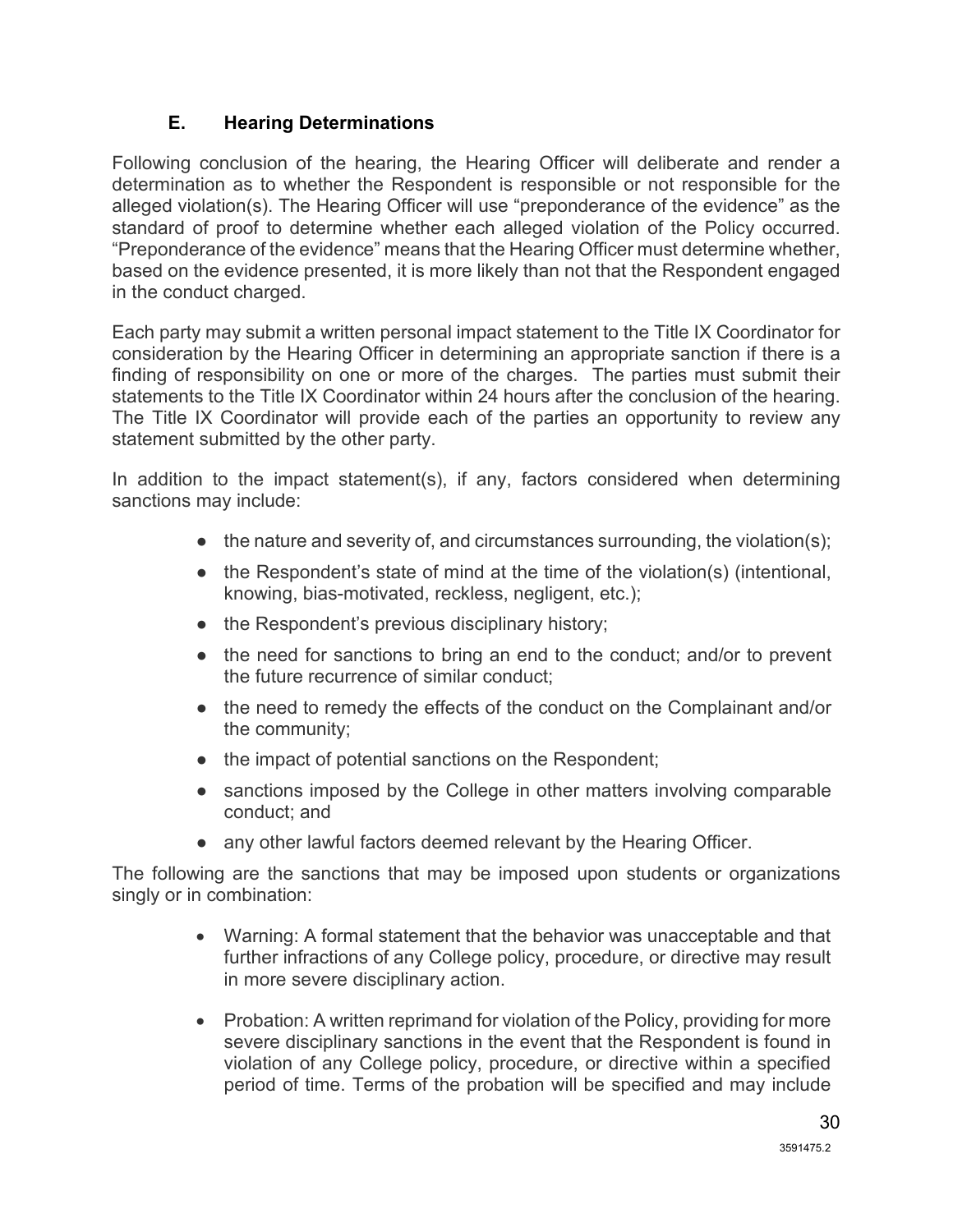denial of specified privileges, exclusion from extracurricular activities, nocontact orders, and/or other measures deemed appropriate.

- Suspension: Cessation of student status for a definite period of time and/or until specific criteria are met.
- Expulsion: Permanent termination of student status.
- Withholding Degree and/or Diploma: The College may withhold a student's degree and/or diploma for a specified period of time and/or deny a student participation in commencement activities.
- Other Actions: In addition to or in place of the above sanctions, the Hearing Officer may assign any other sanctions as deemed appropriate, including but not limited to the following:
	- $\circ$  Mandated counseling so the Respondent has the opportunity to gain more insight into his/her/their behavior.
	- $\circ$  A "no contact" directive (including but not limited to continuation of a no contact directive imposed as a supportive measure) prohibiting contact with one or more identified persons, in person or through telephonic, electronic, written or other means. A no contact directive may include additional restrictions and terms.
	- o Requiring the Respondent to write a letter of apology.
	- $\circ$  Requiring unpaid service to the campus or local community stated in terms of type and hours of service.
	- o Restitution for damage to or misappropriation of property, or for personal injury, and other related costs.
	- $\circ$  Loss, revocation or restriction of housing privileges (e.g., exclusion from specified locations).
	- o Monetary fines.

## **F. Notice of Outcome**

The Hearing Officer will issue a written determination including the following information:

- A description of the charges that were adjudicated;
- A description of the procedural steps taken from the submission of the formal complaint through the determination, including notifications to the parties, interviews with parties and witnesses, site visits, methods used to gather other evidence, and hearings held;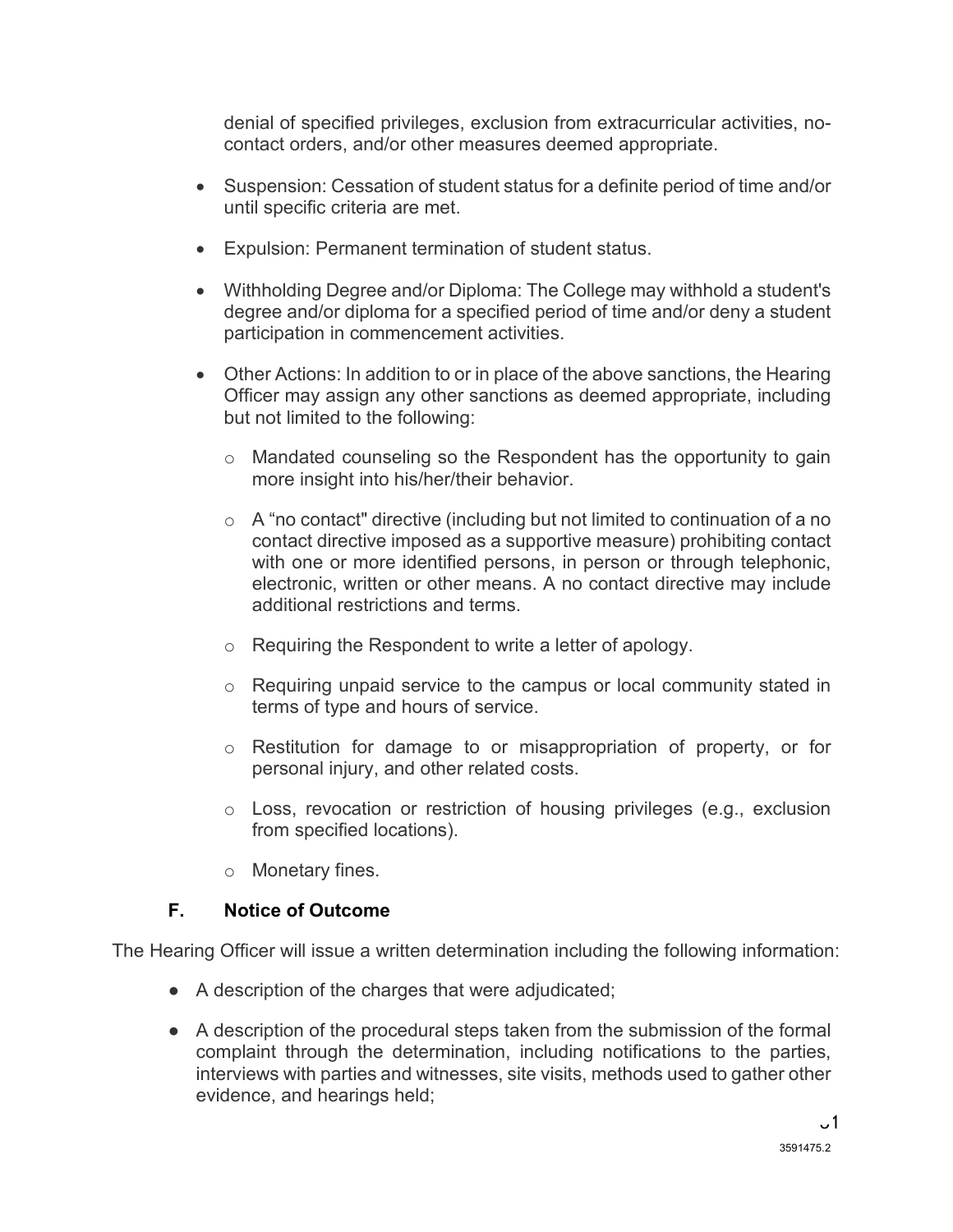- Findings of fact supporting the determination;
- Conclusions regarding the application of the Policy to the facts;
- $\bullet$  A statement of, and rationale for, the result as to each allegation, including a determination regarding responsibility, any disciplinary sanctions to be imposed on the Respondent, and whether remedies designed to restore or preserve equal access to the College's educational programs or activities will be provided to the Complainant; and
- The procedures and permissible bases for the Complainant and Respondent to appeal.

The Title IX Coordinator will provide the written determination to the parties simultaneously.

### <span id="page-32-0"></span>**Appeals**

A respondent or complainant may appeal: (1) a determination regarding responsibility, and (2) the College's dismissal of a formal complaint or any allegations therein.

If a party wishes to appeal a determination regarding responsibility or the dismissal of a formal complaint, the party must submit written notice to the Title IX Coordinator of the party's intent to appeal within five (5) business days of receiving the written notification of the appealable decision.

A respondent or complainant may appeal on the following bases:

- Procedural irregularity that affected the determination regarding responsibility or dismissal of the matter;
- New evidence that was not reasonably available at the time the determination regarding responsibility or dismissal was made that could affect the determination regarding responsibility or dismissal of the matter; and
- The Title IX Coordinator, investigator(s), or Hearing Officer had a conflict of interest or bias for or against complainants or respondents generally or the individual complainant or respondent that affected the determination regarding responsibility or dismissal of the matter. The professional experience of an individual need not disqualify the person from the ability to serve impartially. Furthermore, bias is not demonstrated by working in complainants' or respondents' rights organization.

In the case of a claimed procedural irregularity, bias or new information, the appeal must also include a statement of the likely impact of the claimed irregularity, bias, or newly discovered information on the proceedings. A preponderance of the evidence standard will be applied on appeal. In addition to the three bases for appeal, College reserves the right to add additional bases for appeal that will be available equally to both the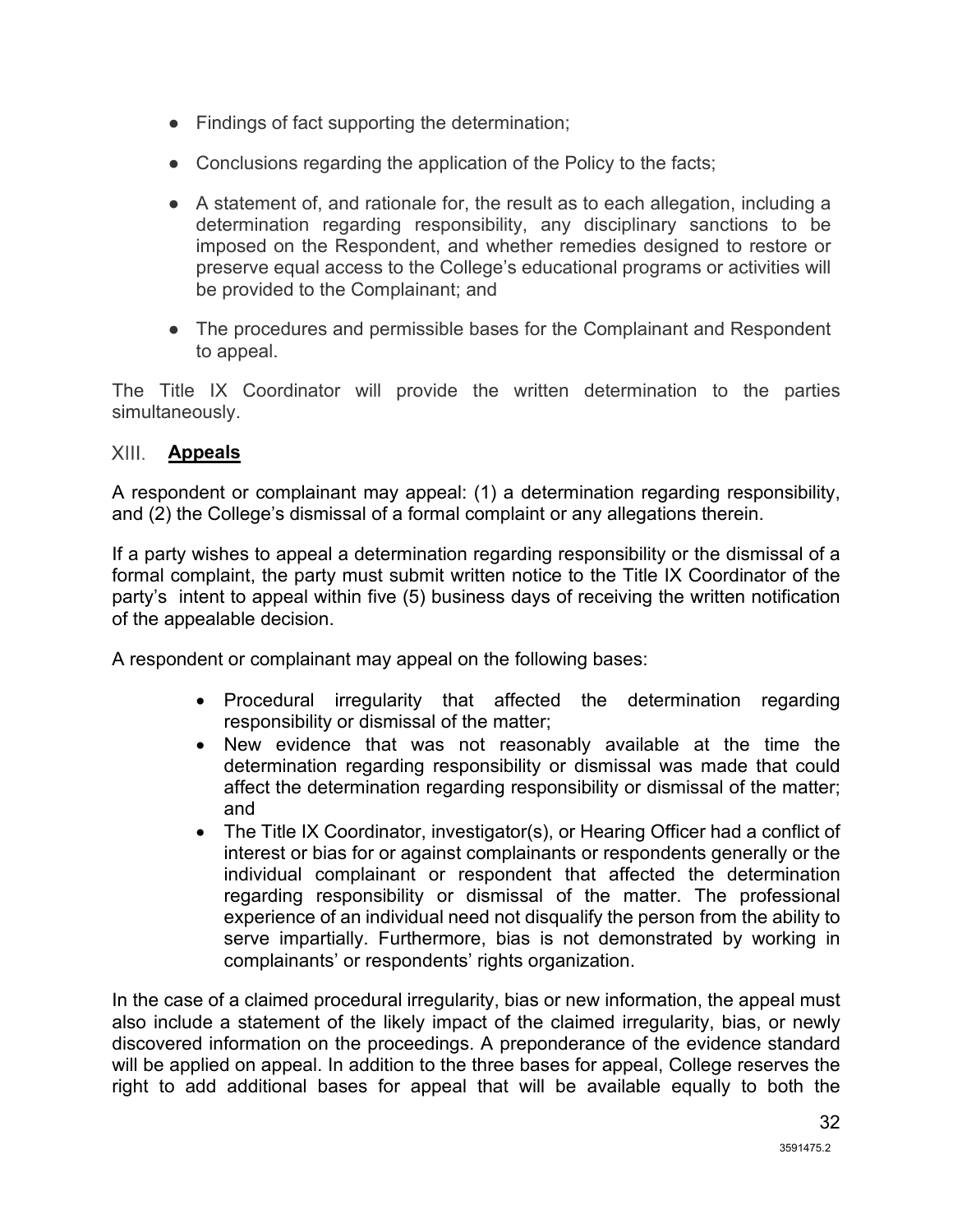respondent and the complainant. Any additional bases of appeal that are added will not be applied retroactively to previous determinations and dismissals.

When a party submits a written notice of its intent to appeal to the Title IX Coordinator within 5 business days of the appealable decision, College will notify the other party in writing and implement appeal procedures equally for both parties. If no written notice of either party's intent to appeal is sent, then the written determination becomes final after the time period to file an appeal (5 days) has expired.

Each party will be given a reasonable, equal opportunity to submit a written statement in support of, or challenging, the outcome. Each party will have at least three (3) business days to submit its written appeal statement. If a party needs additional time, it can request such additional time from the decision-maker for the appeal. Such requests will be granted on a case-by-case basis. If the decision-maker for the appeal grants a request for additional time to submit a written appeal statement, all parties will be granted the additional time.

In cases involving a student respondent, the appeal will be decided by a three-member Appeal Panel appointed by the Title IX Coordinator. In cases where the respondent is an employee of the College, the Title IX Coordinator will assign an Appeal Officer. The decision-maker for the appeal will not be the same person as the decision-maker(s) that reached the determination regarding responsibility or dismissal, the investigator(s), or the Title IX Coordinator.

The decision-maker(s) for the appeal will issue a written decision describing the result of the appeal and the rationale for the result. This decision will be provided to both parties simultaneously and in writing. Once the appeal decision has been sent to the parties, the appeal decision is final.

#### <span id="page-33-0"></span>XIV. **Timeframe for Resolution**

The College seeks to resolve every report of sexual misconduct within 90 calendar days of the filing of the formal complaint, excluding any appeal. The time frames included in this policy may vary depending on the details of the complaint and, in some cases, extenuating circumstances that may require an extension of the time frames. Extenuating circumstances may include the time of the academic year (e.g., during Institute breaks or final exams), the number of witnesses involved, the availability of the parties or witnesses, the effect of a concurrent criminal investigation by local law enforcement, or other unforeseen circumstances. In the event that the investigation and resolution exceed this time frame, Villa Maria College will notify the Complainant and Respondent of the reason(s) for the delay and the expected adjustment in the time frame.

#### XV. **Notation on Student Transcripts for Crimes of Violence**

If a student is suspended or expelled as a result of being found responsible for a Crime of Violence, Villa Maria must make a notation on the student's transcript that the student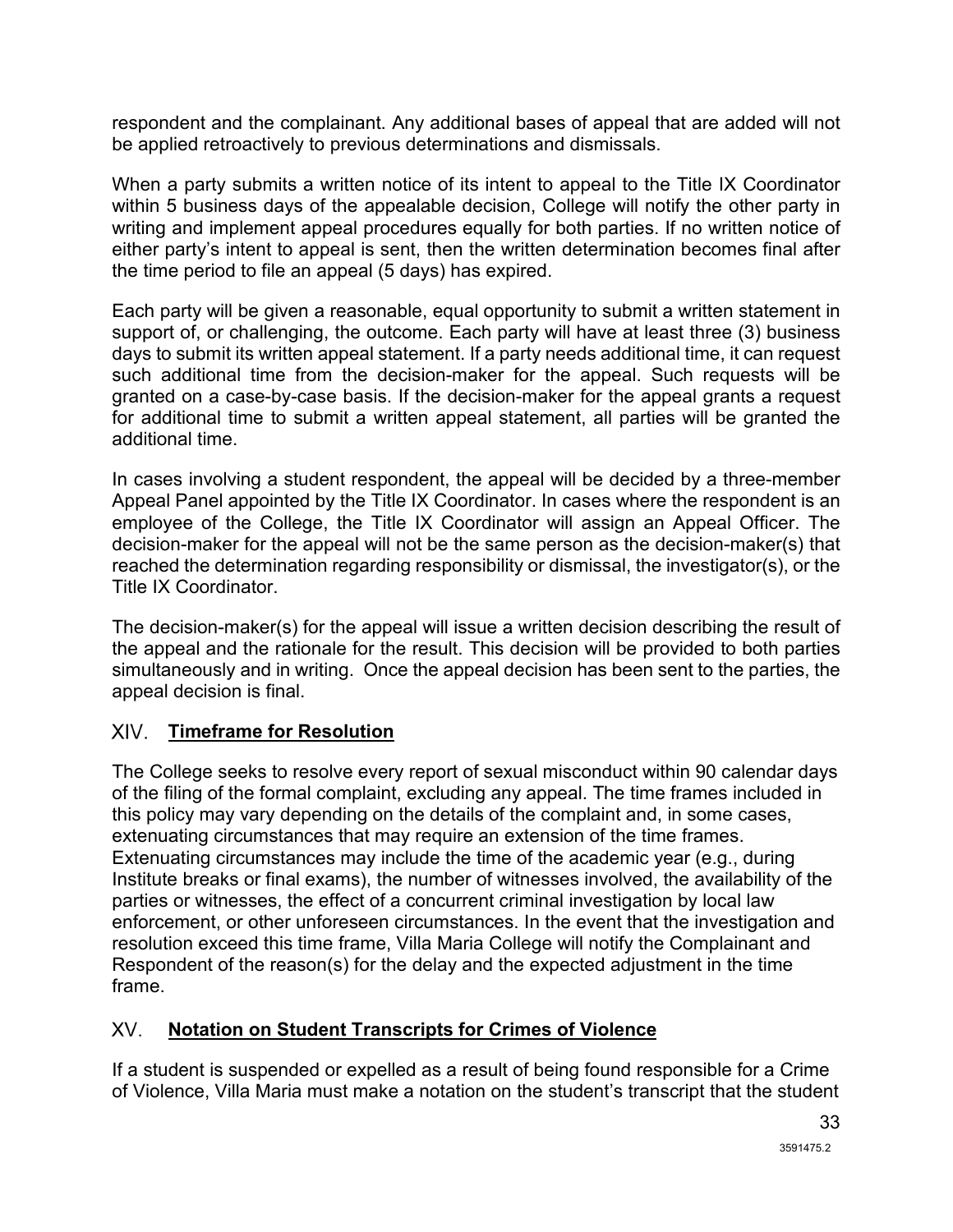was "suspended after a finding of responsibility for a code of conduct violation" or "expelled after a finding of responsibility for a code of conduct violation." If a student withdraws from Villa Maria while such conduct charges related to crimes of violence are pending against the student, and declines to complete the disciplinary process, Villa Maria must make a notation on the student's transcript that he or she "withdrew with conduct charges pending."

These transcript notations can be appealed by contacting the Vice President for Enrollment Management, Brian Emerson at bemerson@villa.edu. Transcript notations for violence-related suspensions shall not be removed prior to one year after conclusion of the suspension. Transcript notations for violence-related expulsions shall never be removed from a student's transcript. A notation for an expulsion may not be removed via an appeal to Villa Maria. If a finding of responsibility is vacated for any reason, however, the transcript notation must be removed. Further, if a court vacates a finding of responsibility for a violation of College policy, the transcript notation memorializing that finding will also be vacated.

## **Application to Faculty and Staff**

One or more of the College's personnel policies or faculty and staff handbook policies may overlap with this policy in a particular situation. This policy applies to any situation where a student is the complainant or respondent. In all other situations, the College reserves the right to apply this policy or another applicable College policy or process. The College will apply this policy to any situation where the College determines that Title IX requires the application of this policy.

# <span id="page-34-0"></span>**Academic Freedom**

The College is an academic institution at which academic freedom possessed by those who are teaching/conducting research and their students is necessary and valued. The College will not construe this policy to prevent or penalize a statement, opinion, theory, or idea offered within the bounds of legitimate, relevant, and responsible teaching, learning, working, or discussion.

# <span id="page-34-1"></span>**XVIII. Clery Act Compliance**

The College is required to include for statistical reporting purposes the occurrence of certain incidents in its Annual Security Report (ASR). Neither the names of individuals involved in incidents nor the specific details of the incidents are reported or disclosed in ASRs. In the case of an emergency or ongoing dangerous situation, the College will issue a timely warning to the campus, except in those circumstances where issuing such a warning may compromise current law enforcement efforts or when the warning itself could potentially identify the reporting individual. In such circumstances, the name of the alleged perpetrator may be disclosed to the community, but the name of the victim/Complainant will not be disclosed.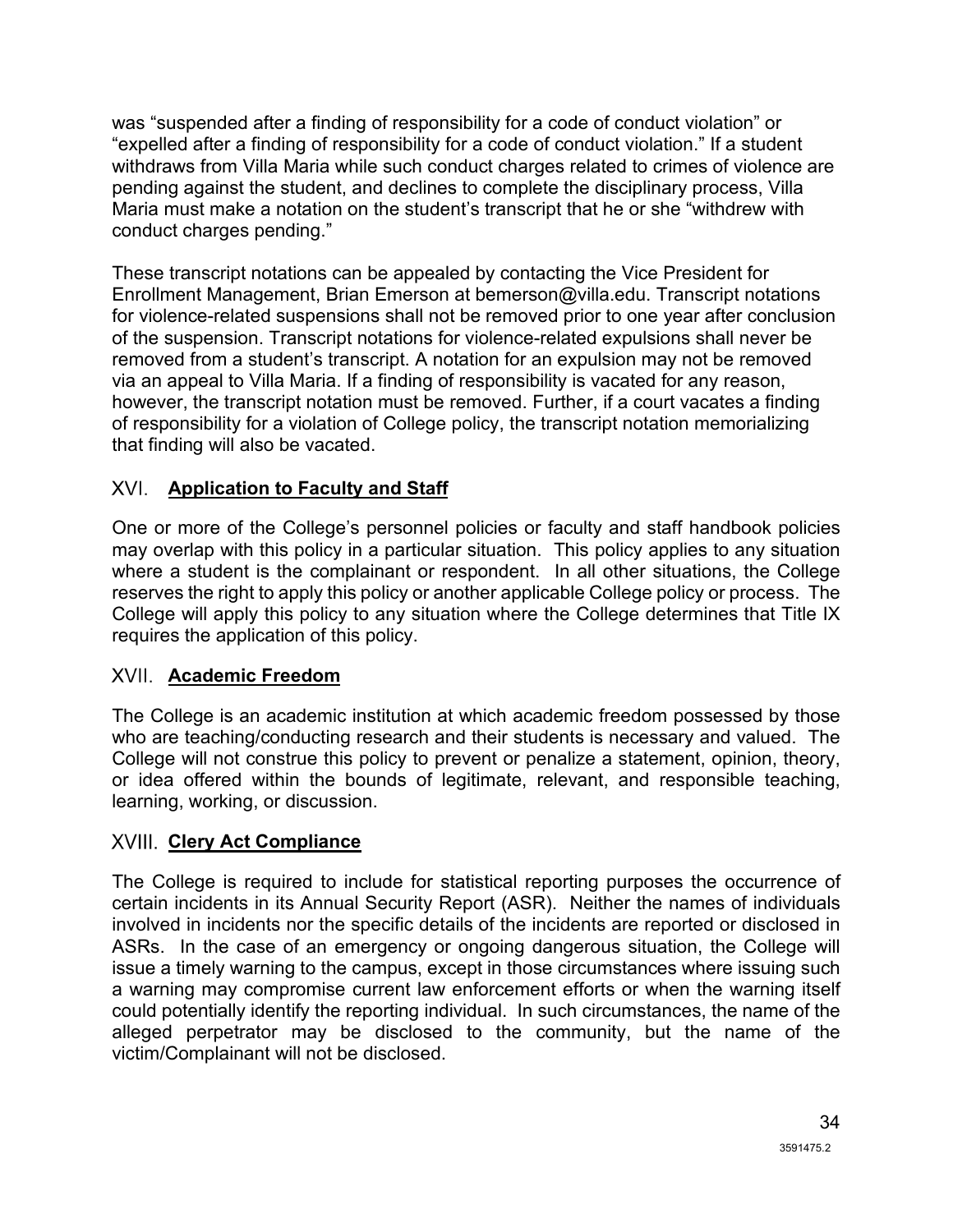### <span id="page-35-0"></span>**Education & Training**

Because Villa Maria College recognizes that prevention of Sexual Misconduct as an important issue, the College offers educational programming to a variety of groups such as: campus personnel (Campus Safety, faculty, and staff); incoming students participating in orientation; and, members of student organizations, among others.

Awareness and prevention of Sexual Misconduct educational programming offered to all first-year and transfer students, during the course of their onboarding, address topics (using a method and manner determined by Villa Maria), including but not limited to: relevant definitions of sexual assault, domestic violence, dating violence, stalking, confidentiality, privacy, and consent; assurance that policies apply equally to all students regardless of sexual orientation, gender identity, or gender expression; the role of the Title IX Coordinator, campus security, and other relevant offices that address domestic violence, dating violence, stalking, and sexual assault prevention and response; awareness of sexual violence, its impact on victims and survivors and their friends and family, and its long-term impact; bystander intervention and the importance of taking action to prevent violence when one can safely do so; and consequences and sanctions for individuals who violated this policy.

Villa Maria requires student leaders and officers of student organizations, as well as student-athletes, to complete training on domestic violence, dating violence, stalking, or sexual assault prevention prior to the start of such activities and/or participating in intercollegiate athletic competition.

Awareness and prevention of Sexual Offenses educational programming offered to all new employees at time of hire, as well as periodically though other employee training venues.

#### XX. **Climate Surveys**

Villa Maria will conduct a biannual or annual anonymous survey of students and employees to examine (1) the prevalence and incidence of Sexual Offense, (2) the perceptions of the campus climate, (3) the general awareness and knowledge of students and employees about the provisions of the New York Enough is Enough law, and (4) student experience with and knowledge of reporting and college adjudicatory processes. Participation in such climate survey shall be voluntary but is encouraged. Villa Maria will take steps to ensure that answers to climate assessments remain anonymous and that no individual is identified. The College will publish an executive summary of the climate assessment survey results on Villa Maria website, provided that no personally identifiable information or information which can reasonably lead a reader to identify an individual is shared.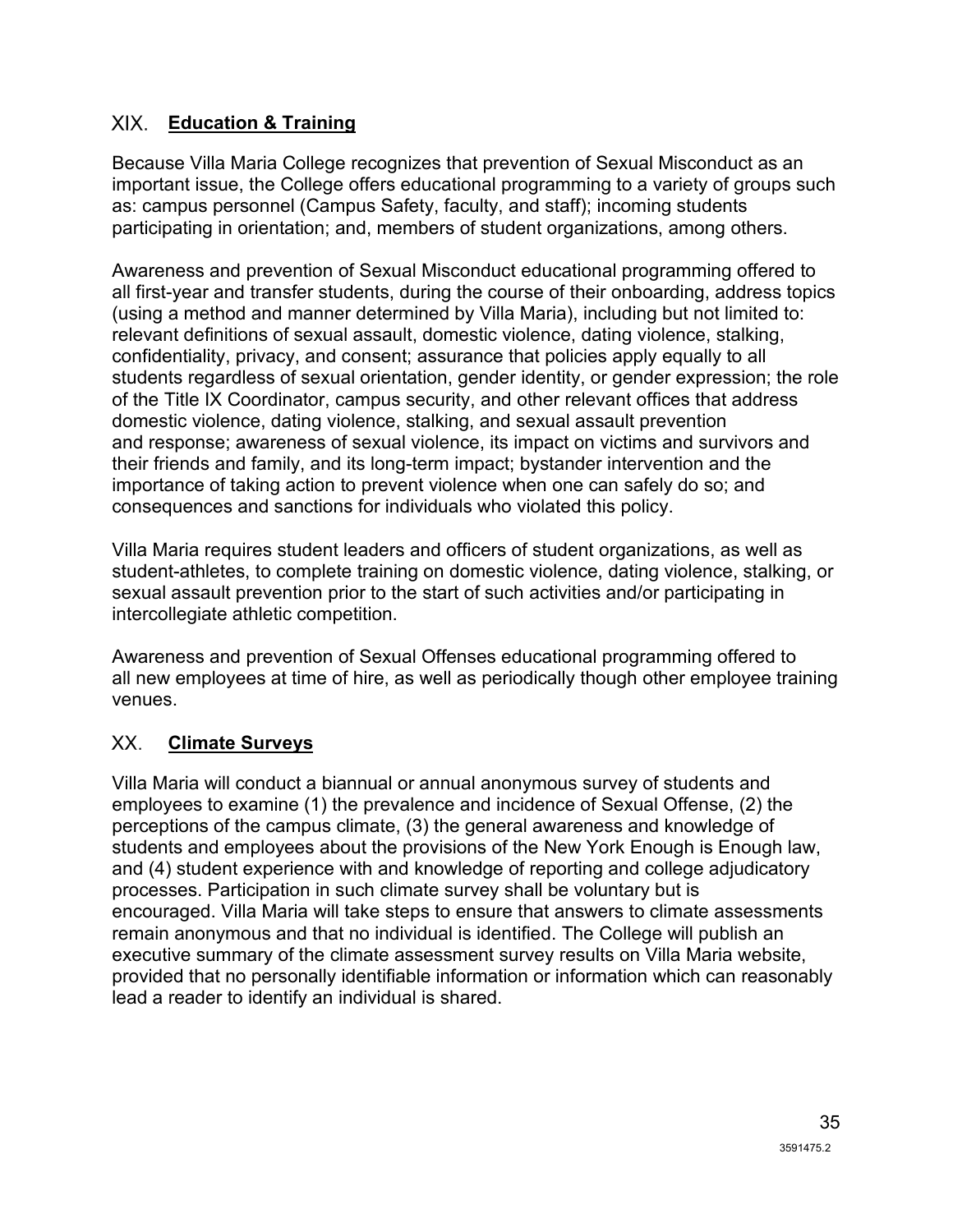### **Coordination with Other Policies**

A particular situation may potentially invoke one or more College policies or processes. The College reserves the right to determine the most applicable policy or process and to utilize that policy or process.

#### <span id="page-36-0"></span>**XXII.** Designation of Authority

Any College administrator or official empowered by this policy, may delegate their authority to any other appropriate College official. Delegation of authority may be necessary to avoid conflicts of interest or where time constraints or other obligations prevent a College official named in this policy from fulfilling their designated role.

#### <span id="page-36-1"></span>**XXIII.** Policy Enforcement

The person responsible for the implementation of this policy internally is:

Brian Emerson Title IX Coordinator 716.961.1838 bemerson@villa.edu Villa Marie College Felician Hall, Room 119 240 Pine Ridge Road Buffalo, NY 14225

Inquiries and complaints may be made externally to:

Office for Civil Rights (OCR) U.S. Department of Education 400 Maryland Avenue, SW Washington, DC 20202-1100 Customer Service Hotline #: 800-421-3481 Facsimile: 202-453-6012 TDD#: 877-521-2172 E-mail: OCR@ed.gov Web: http://www.ed.gov/ocr

This policy shall be effective August 14, 2020.

#### **Student Bill of Rights**

All students have the right to:

- Make a report to local law enforcement and/or state police;
- Have disclosures of domestic violence, dating violence, stalking, and sexual assault treated seriously;